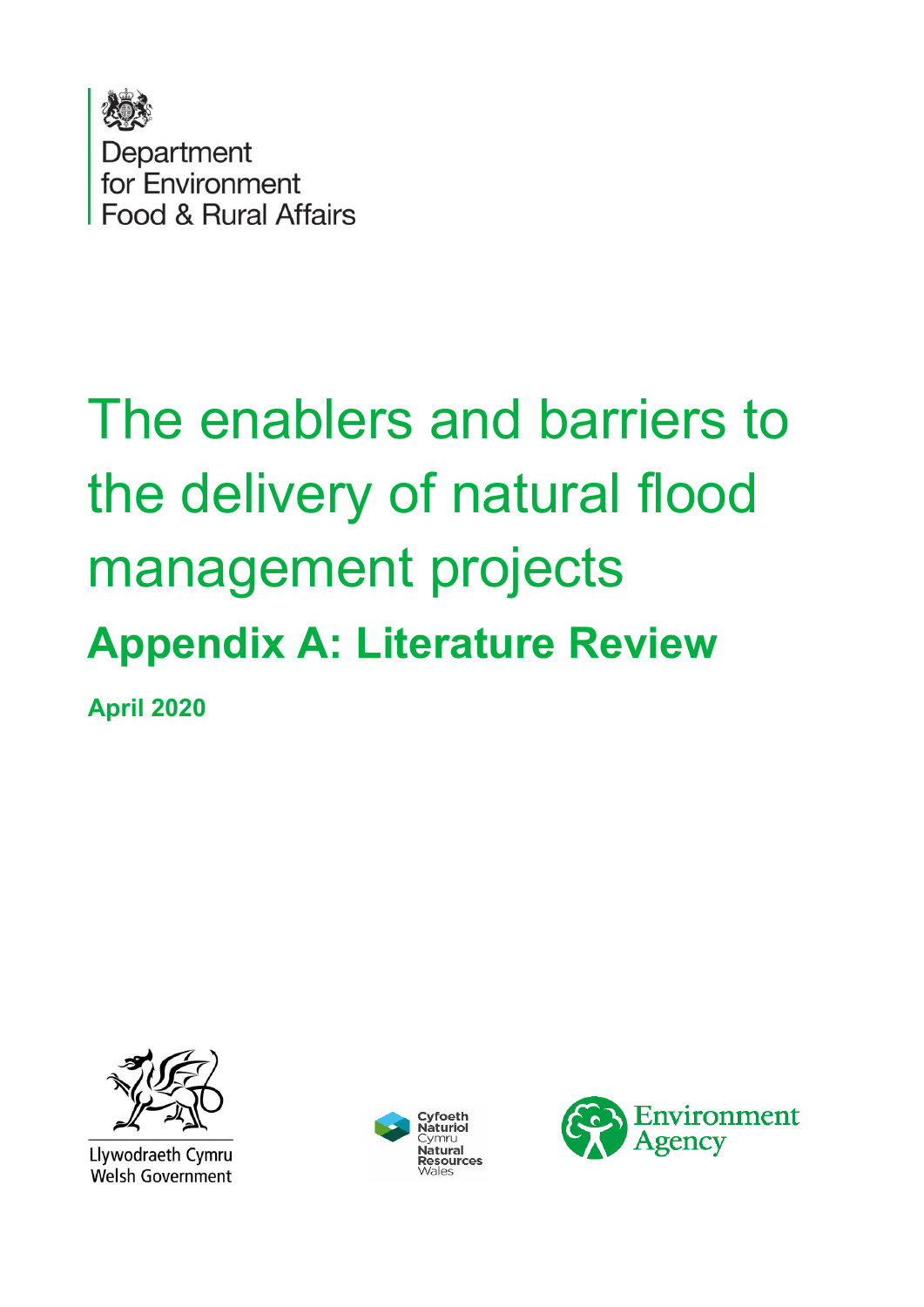#### Joint Flood and Coastal Erosion Risk Management Research and Development Programme

Funded by the joint Flood and Coastal Erosion Risk Management Research and Development Programme (FCERM R&D). The joint FCERM R&D programme comprises Defra, Environment Agency, Natural Resources Wales and Welsh Government. The programme conducts, manages and promotes flood and coastal erosion risk management research and development.

This is a report of research carried out by JBA Consulting and Enventure Research, on behalf of the Department for Environment, Food and Rural Affairs.

**Research contractor:** JBA Consulting and Enventure Research

**Authors:** Rachelle Ngai (JBA), Jenny Broomby (JBA), Katie Chorlton (JBA), Steve Maslen (JBA), Steve Rose (JBA), Mark Robinson (Enventure)

#### **Publishing organisation**

Department for Environment, Food and Rural Affairs Flood and Coastal Erosion Risk Management Floor 3, Seacole 2 Marsham Street London SW1P 4DF



© Crown copyright 2019

This information is licensed under the Open Government Licence v3.0. To view this licence, visit [www.nationalarchives.gov.uk/doc/open-government-licence/](http://www.nationalarchives.gov.uk/doc/open-government-licence/) 

This publication is available at www.sciencesearch.defra.gov.uk/

Any enquiries regarding this publication should be sent to jess.phoenix@defra.gov.uk

Copyright in the typographical arrangement and design rests with the Crown. This publication (excluding the logo) may be reproduced free of charge in any format or medium provided that it is reproduced accurately and not used in a misleading context. The material must be acknowledged as Crown copyright with the title and source of the publication specified. The views expressed in this document are not necessarily those of Defra. Its officers, servants or agents accept no liability whatsoever for any loss or damage arising from the interpretation or use of the information, or reliance on views contained herein.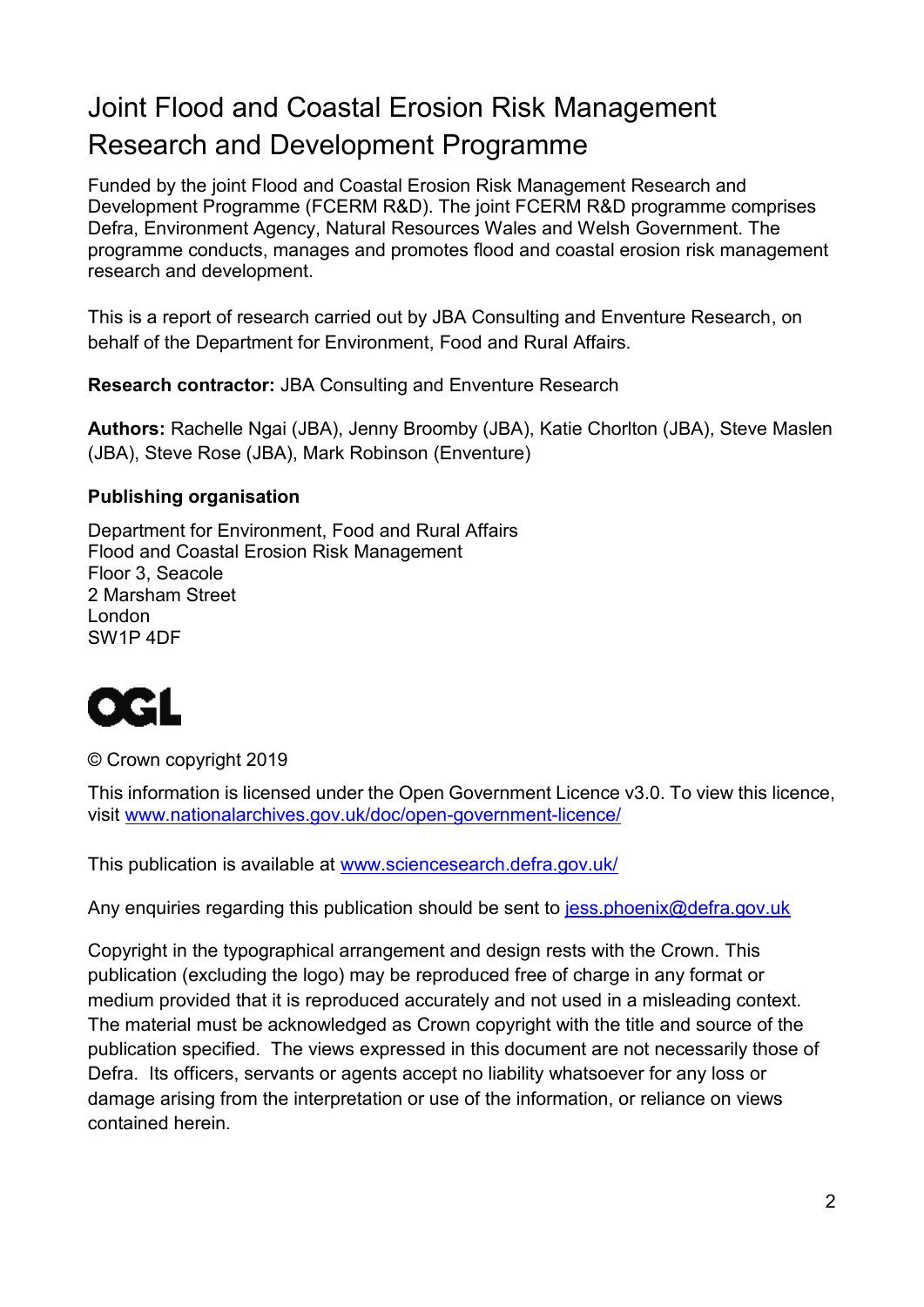# <span id="page-2-0"></span>**Contents**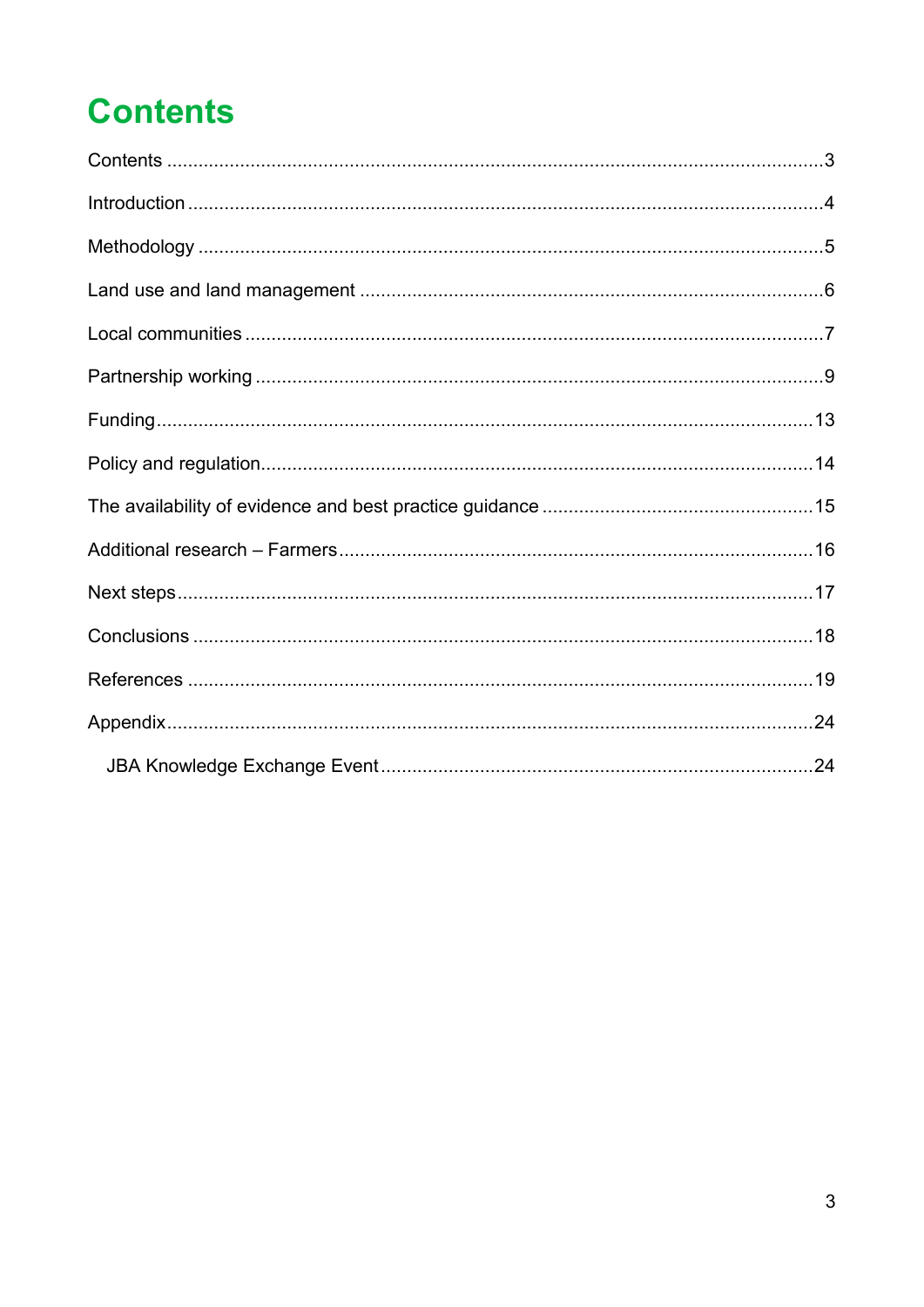## <span id="page-3-0"></span>**Introduction**

Milestones including the publication of the Working with Natural Processes (WwNP) Evidence Base by the Environment Agency (EA) (Environment Agency, 2017) and the incorporation of Natural Flood Management (NFM) into large, catchment-scale flood alleviation schemes (FAS), such as that in Leeds, demonstrates how NFM is increasingly accepted as a legitimate form of Flood and Coastal Erosion Risk Management (FCERM). The science and practice behind NFM are still evolving, and although there are many examples of successful NFM projects to date, it is not yet routinely adopted with confidence and with ease within the catchment flood risk management process. The implementation of NFM schemes, from inception through to design, installation, monitoring and maintenance, is complex on account of the many broad ranging issues that are encountered. The NFM literature (academic and practice-based) is increasingly looking beyond the technical aspects of NFM (e.g. hydraulics and modelling) and is beginning to address the wider enablers and barriers of NFM schemes, including organisational and funding factors.

NFM schemes have been delivered in numbers in recent years, however it is recognised that this is only a small fraction of the potential deployment. As such it is necessary to explore the complexity and levels of uncertainty surrounding this 'new' approach compared to that of more mature deployment of hard, engineered flood defence schemes. At present, the majority of the literature that explicitly address barriers to NFM schemes has been based in Scotland and there is little that considers barriers and enablers in an English or Welsh context. Overall, there is a broad evidence gap relating to NFM with limited research and literature addressing the wider demands and governance of implementing NFM schemes, beyond technical elements.

This research project seeks to answer the following research questions:

- 1. Who are the main **stakeholders** delivering NFM projects and what is their **engagement** in the projects?
- 2. What social, regulatory and/or institutional **barriers** are experienced in the delivery of NFM projects?
- 3. What social, regulatory and/or institutional **enablers** are experienced in the delivery of NFM projects?
- 4. What are the main enablers and barriers associated with different **funding mechanisms** used to deliver NFM projects?

This literature review will help to begin the process of answering these questions and identify any emerging evidence gaps. The findings of this report will help to shape the next stage of the research project (interviewing and farmers focus groups) by: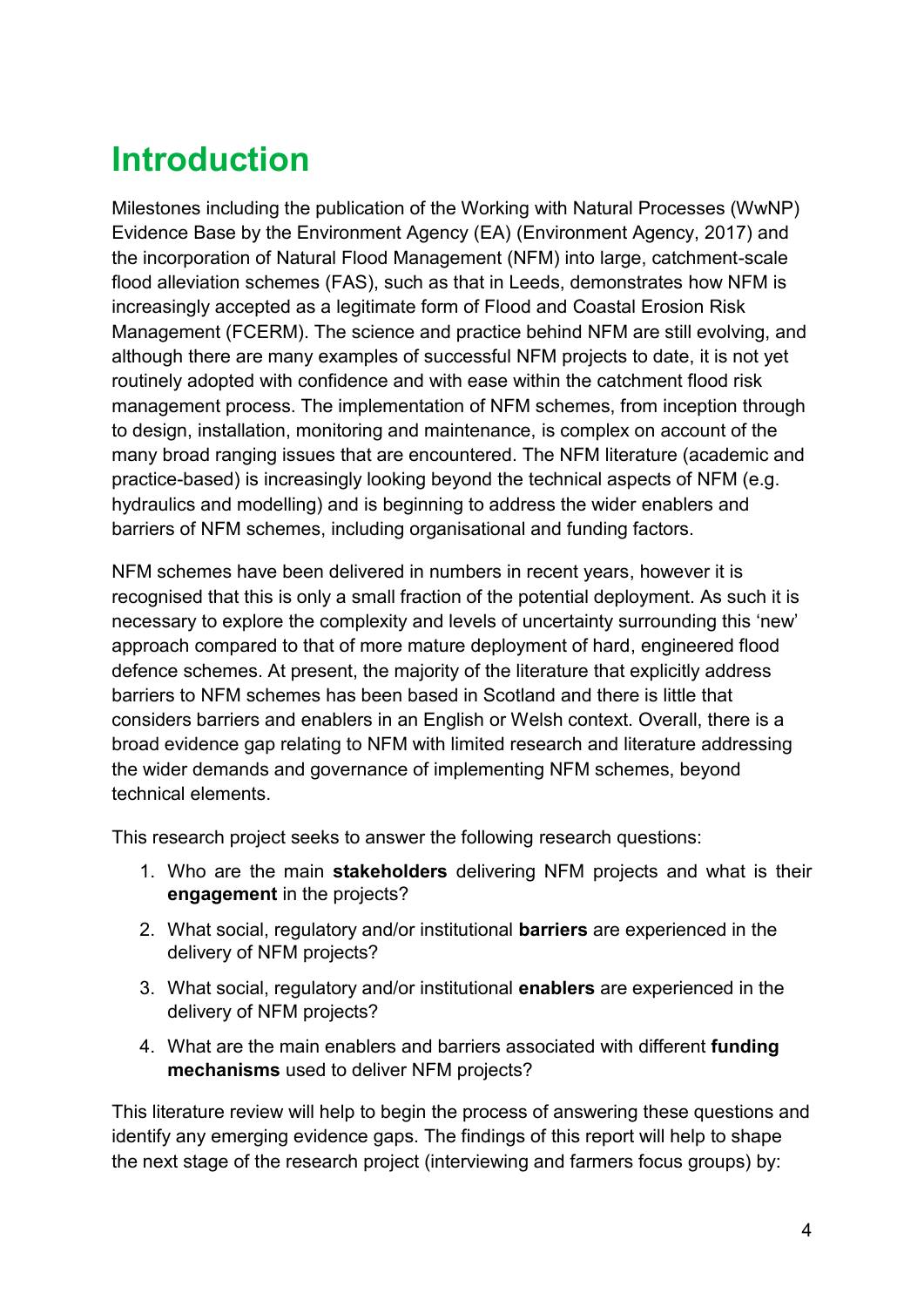- Identifying key stakeholders to be interviewed;
- Informing the interview question quide (combined with our own practical experience of delivering NFM schemes).

This report is also accompanied by a detailed spreadsheet which was used to carry out an initial high-level review of literature and highlights the key findings of each publication or article. Also included in this report is a short summary of the key learning points from the 'JBA Knowledge Exchange Event' which took place in December 2018. This event was organised a year on from the release of the new national WwNP Evidence Base (Environment Agency, 2017) to share recent experiences of NFM (see below).

## <span id="page-4-0"></span>**Methodology**

Articles and publications have been identified by searching for key terms including 'natural flood management' and 'working with natural processes'. We have included peer-reviewed academic articles, practical guidance documents and outputs from case studies across the UK. Following an initial review of the key findings from each article or publication, six broad categories have been identified, within which there are both enablers and barriers. This first review also highlighted some areas that could be explored through further analysis, particularly the role of farmers and landowners who are relied upon for their land and cooperation in the vast majority of schemes. Owing to this, more detail on the opinions and experiences of the farming community were researched by reviewing farming publications and forums such as '[Farmers Weekly](https://www.fwi.co.uk/)' and the '[Farmers Guardian](https://www.fginsight.com/)'.

Overall, the review has revealed a lack of literature which explicitly relates to or explores enablers of NFM schemes. Instead, much of what we have found is focused around the barriers with occasional reference to potential solutions to overcome them. As a result, some of the enablers that are identified below have been inferred from the literature, drawing on our own professional knowledge and experiences of NFM, for example, when communities have successfully engaged with an NFM scheme. Similarly, parallels have been drawn between the barriers and enablers of wider, more traditional FRM methods as this literature is more widely available, therefore we have investigated how this might apply to NFM.

For the purpose of this study, we have defined enablers and barriers as the following (adapted from Feliciano et al., 2014):

- **Barriers**: Circumstances or obstacles that prevent communication or progress
- **Enablers**: Circumstances that cause particular outcome to happen or develop

This report is structured to follow the six broad categories that were initially identified through a high-level review of available literature: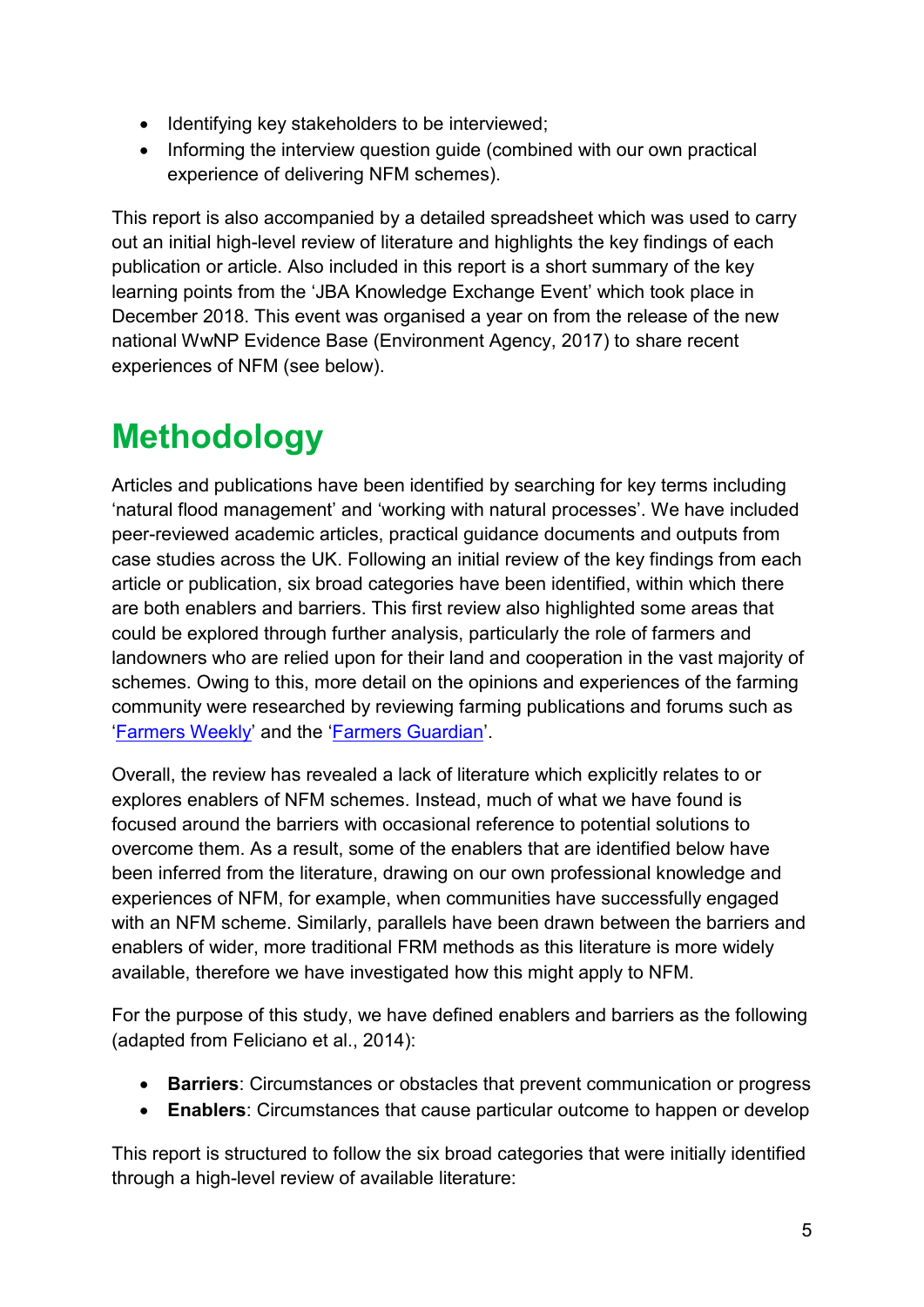- 1. Land use and land management;
- 2. Local communities;
- 3. Partnership working;
- 4. Funding;
- 5. Policy;
- 6. Evidence and best practice.

## <span id="page-5-0"></span>**Land use and land management**

#### **Barriers**

The implementation of NFM schemes are often heavily reliant upon the goodwill and buy-in of landowners and farmers who own and manage potentially valuable areas of land within a catchment (Howgate and Kenyon, 2009a; Holstead *et al*., 2014). As such, land management can often be seen as a barrier as a result of uncooperative or reluctant landowners or farmers.

Often landowners and farmers are crucial stakeholders who will only consider NFM if it fits within their current business strategy and if the scheme is financially viable to them (McLean *et al*., 2015). Farmers may have concerns regarding the potential commercial impacts of an NFM scheme and the possibility of losing control over future land use (Spray *et al*., 2015). The process of engaging farmers is complicated by the lack of clarity regarding responsibility for the long-term management and maintenance of NFM structures once they have been implemented, alongside any associated costs (Environment Agency, 2018a). A survey of stakeholders involved in schemes funded by Defra's £15m funding for NFM highlighted this problem, as well as concerns over liability if NFM features fail or exacerbate flood risk (Environment Agency, 2018b).

In 2014, Holstead *et al*. conducted a study which focussed on the barriers to NFM from the farmers' perspective. Whilst the study was based in Scotland and therefore the geographical context of the results should be appreciated, there are several key learning points that can be taken from this study when seeking to implement an NFM scheme elsewhere that will require the buy-in of farmers. Figure 1 summarises the criteria that is known to affect NFM implementation at the farm level.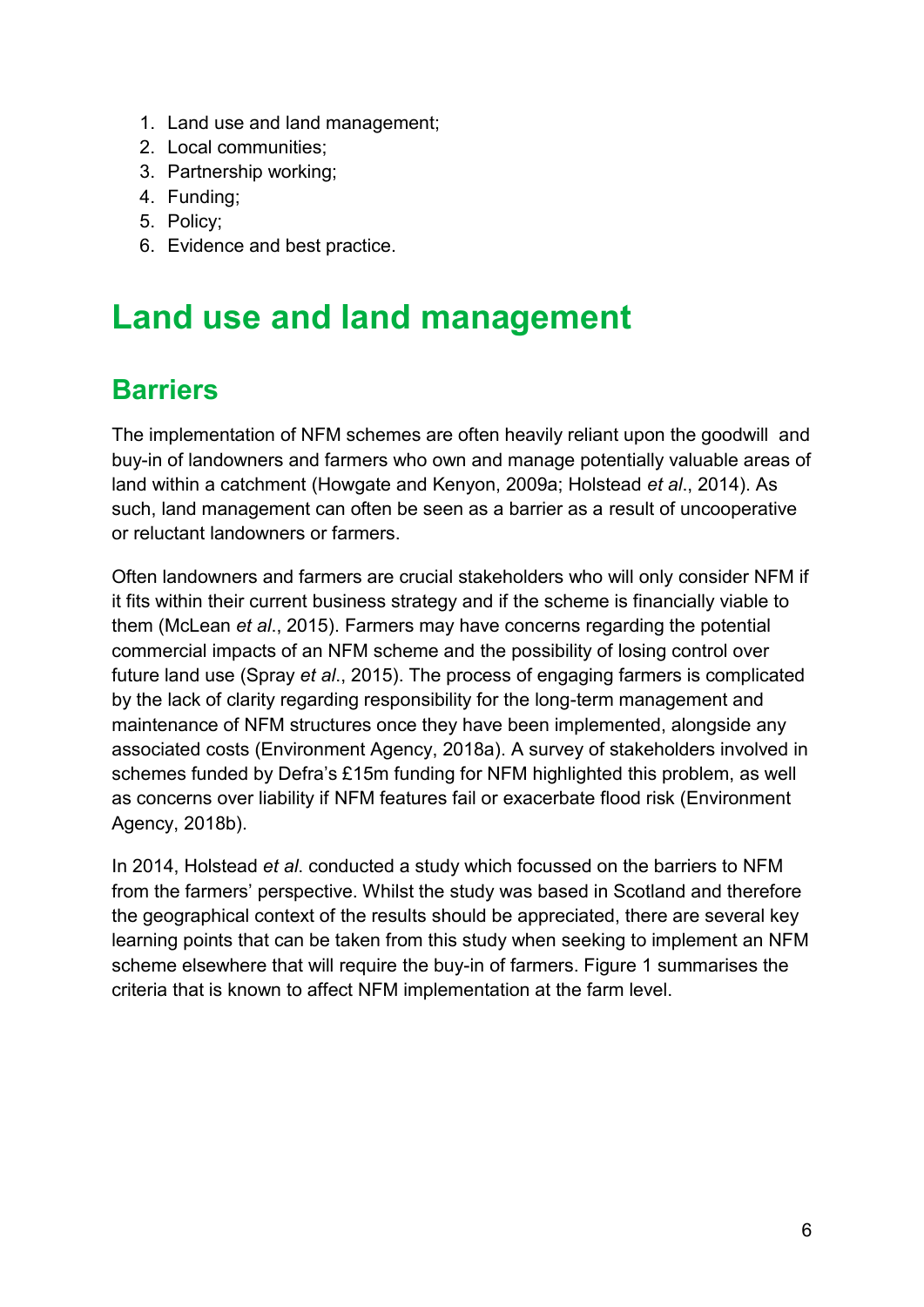

**Figure 1. Influences on farmer uptake of NFM (Holstead** *et al***., 2014)** 

### **Enablers**

This review revealed a lack of documented enablers regarding land use and land management. However, Holstead *et al*. (2016) does suggest that incentives are required for successful land management change.

Despite there being a lack of 'enablers', examples of practical guidance documents and tools that have been produced to support land use and land management activities which encourage NFM. For example, a practical guide for farmers was published by the Yorkshire Dales National Park Authority (YDNPA) at the request of the farmers and land managers (Yorkshire Dales National Park Authority *et al*., 2017). The value of best practice guidance documents, tools and evidence are discussed further on page 15.

## <span id="page-6-0"></span>**Local communities**

#### **Enablers**

If organised and executed appropriately and effectively, community participation and contribution to NFM schemes can add significant value. Geaves and Penning-Rowsell (2015) state that a collaborative relationship between the public and local authorities is more likely to be successful than a contractual relationship that has arisen from obligation. A study by Howgate and Kenyon (2009b) looks at community cooperation and provides an insight into participatory approaches to NFM with the results placing a heavy emphasis on the use of local organisations and local means of communication and engagement. The study emphasises the necessity of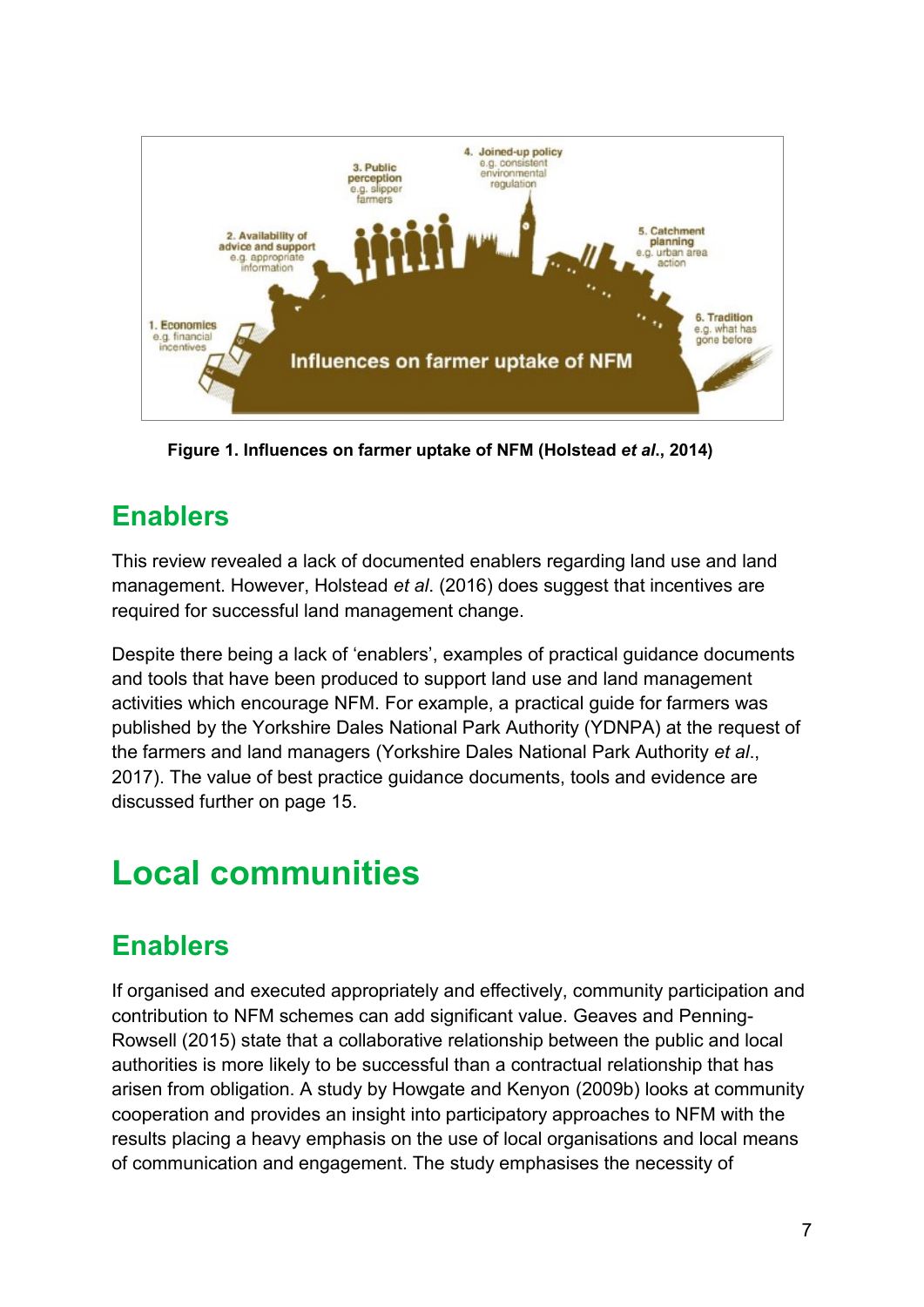voluntary cooperation from local communities, particularly landowners, to make a success of NFM schemes, and the lack of action that has taken place from governing organisations to inform "interested and affected parties of the shift in policy towards NFM" (2009b, p.331).

An example of successful collaboration and partnerships between 'flood experts' (such as academics, consultants, non-governmental organisations (NGOs) and government authorities) is the Pickering NFM scheme in North Yorkshire. With the help of Oxford University who facilitated a social-learning process, local residents were given the opportunity to learn how to understand and interpret catchment flood plans, which resulted in the formation of the Ryedale Flood Research Group (RFRG). The group published a report entitled 'Making Space for People in Flood Risk Management' (RFRG, 2008) and then went on to contribute to the design and build of the flood risk scheme in their community, which drew heavily on the premise of NFM. This project took place prior to the Defra multi-objective Flood Management Demonstration Project. However, thanks to the empowerment of the local community through the preceding collaboration and social learning process, the residents were in a unique position to engage with the organisations managing the NFM scheme, owing to their improved understanding of flooding and the institutions involved. The scheme has been deemed as successful after evidence showed that the NFM measures, combined with the large engineered flood storage area, helped to reduce the flood peak by 15 to 20% during the Boxing Day storm in 2015 (Haggett, 2017).

Similarly, the NFM scheme above the town of Haltwhistle (Northumberland) used citizen science as a means of engaging the local residents who were trained by Newcastle University to monitor the performance of individual features using various low-cost techniques (Starkey and Parkin, 2015; Starkey *et al*., 2017). Starkey *et al*. (2016) demonstrated that citizen science proved to be a useful engagement and involvement tool which encouraged the downstream community to connect with the upper catchment and communicate with landowners involved. Citizen science also helped to bridge the gap between the public and professional stakeholders.

Likewise, a study of participatory catchment organisations in the Scottish-English borders from Cook *et al*. (2013) highlights the importance of participation that is built on trust and the value it brings throughout a project, including the ability to overcome challenges and solve problems more easily. Furthermore, high levels of trust in a partnership may enable greater buy-in from local stakeholders, for example, wider uptake of land use changes or acceptance of new ideas and methods (Rouillard *et al*., 2014; Buchecker *et al*., 2016).

Research completed by Broomby (2017) also highlights the importance of project champions within an NFM scheme. Gattiker and Carter (2010) highlight the value of project champions in gaining intra-organisation buy-in during environmental projects, stating, "when key stakeholders commit to a project, they are more likely to strive to overcome barriers to make that project succeed" (2010, p.78). Broomby (2017)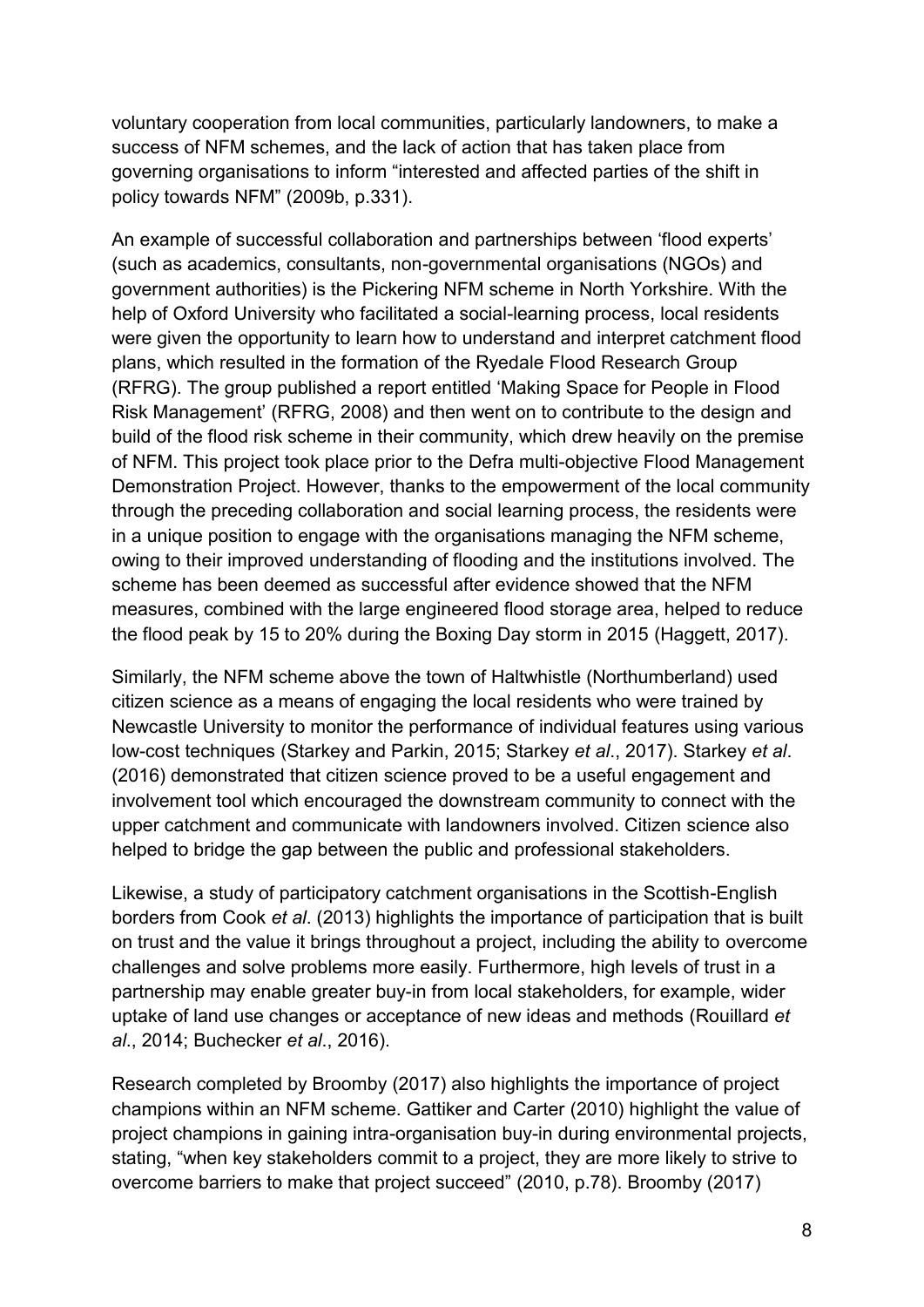found that a number of schemes were partially driven by an individual who championed the scheme and what it sought to achieve. Many, if not all of the champions were local to the scheme, again highlighting the value local communities can bring to a project, which in the case of a project champion included helping overcome barriers, gaining buy-in from other local residents and organisations, and striving to keep the project on track once in progress. Broomby (2017) concludes that whilst it is difficult to prove, it is possible that some schemes would not have been as successful without these key project participants.

It is important to note that stakeholders should to be involved throughout the whole NFM project process to allow everyone to share their local knowledge and ensure the project is accepted by everyone (Starkey *et al*., 2017; Creed *et al*., 2018), particularly at the inception stage (Esteves and Thomas, 2014).

#### **Barriers**

Residents and local community groups such as Flood Action Groups (FAGs) are often heavily involved in NFM projects, whether through stakeholder engagement or on an informal basis due to a vested interest in the outcomes of a flood scheme. Some local residents can initially pose barriers to NFM schemes on account of their scepticism of NFM as a means of protecting their community from flooding, and many often prefer more traditional and engineered flood defences, such as dredging and 'hard' flood walls (Broomby, 2017). This was the case in the Pickering scheme, whereby there was split in opinion within the local community regarding FRM options. Whilst this initial reluctance is often resolved, it takes time and resources to bring local communities into agreement which can delay a project. Whilst the involvement and participation of local communities in the NFM scheme itself is not crucial to success, as mentioned previously, having the buy-in from as many local residents and stakeholders as possible will support a project throughout its lifecycle, aiding problem solving, and in best case scenarios, broaden the benefits which a scheme delivers.

Stakeholders' capacity including the time they have free to give up, their financial situation, and their interest in the scheme may also influence levels of participation (Thaler and Levin-Keitel, 2016).

## <span id="page-8-0"></span>**Partnership working**

It is generally accepted that NFM and catchment management schemes necessitate a partnership approach (SEPA, 2015) due to the requirement to work cooperatively across whole river catchments and stretches of coast, and the need for different skills and experiences (Waylen *et al*., 2017a). Working across such large areas requires "balancing and bargaining between a wider range of land uses and spatial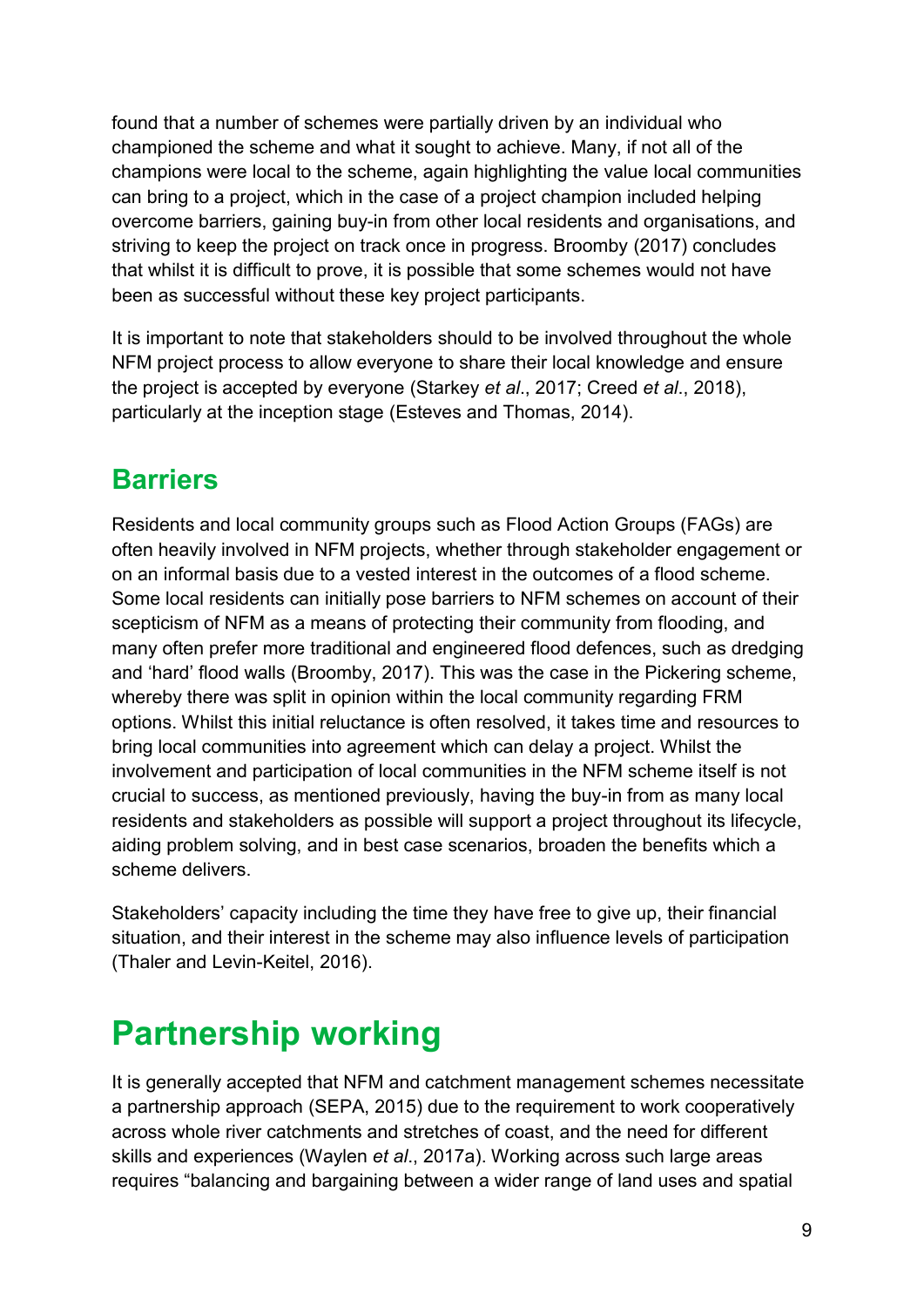demands", requiring the consideration and incorporation of the "needs and priorities of more stakeholders, economic sectors and more policy fields in the planning process" (Challies *et al*., 2016, p.278). Partnerships should generally be seen as a facilitator of an NFM scheme due to the increased range of skills and cooperation. However, the complexities of partnership working, including the coordination of multiple organisations, stakeholder liaison and other governance issues, can also act as barriers to the implementation of NFM schemes.

There is limited literature that addresses the specific barriers and enablers related to NFM partnerships. Instead, publications, such as the SEPA NFM Handbook (SEPA, 2015), provide guidance on how to improve partnership working. The wider, academic literature has focused largely on the technical evidence and performance of specific NFM measures and does not touch on the associated logistics and governance that are required to implement a scheme. For this reason, in this theme we have not separated the findings into barriers and enablers and have instead provided a discussion of different factors that impact the success of NFM partnerships.

A study of a selection of the 65 WwNP Evidence Base case studies by Broomby (2017) drew on the concept of proximity in FCERM (Thaler *et al*., 2016), which is argued as being instrumental in determining the success of FCERM partnerships. Proximity is defined by Torre and Rallet (2005) as "not only […] being near him/her, but also […] having a strong complicity within a person who is geographically distant, whether that person belongs to the same circle of friends, family, or even to the same network". Thaler deconstructs this concept, expanding it into six different types. Table 1 sets out how these different types apply in the context of FCERM. Broomby (2017) suggests that proximity is further applicable in the specific context of NFM, highlighting where different types have either hindered or enabled a successful partnership between different organisations or local communities (Table 2).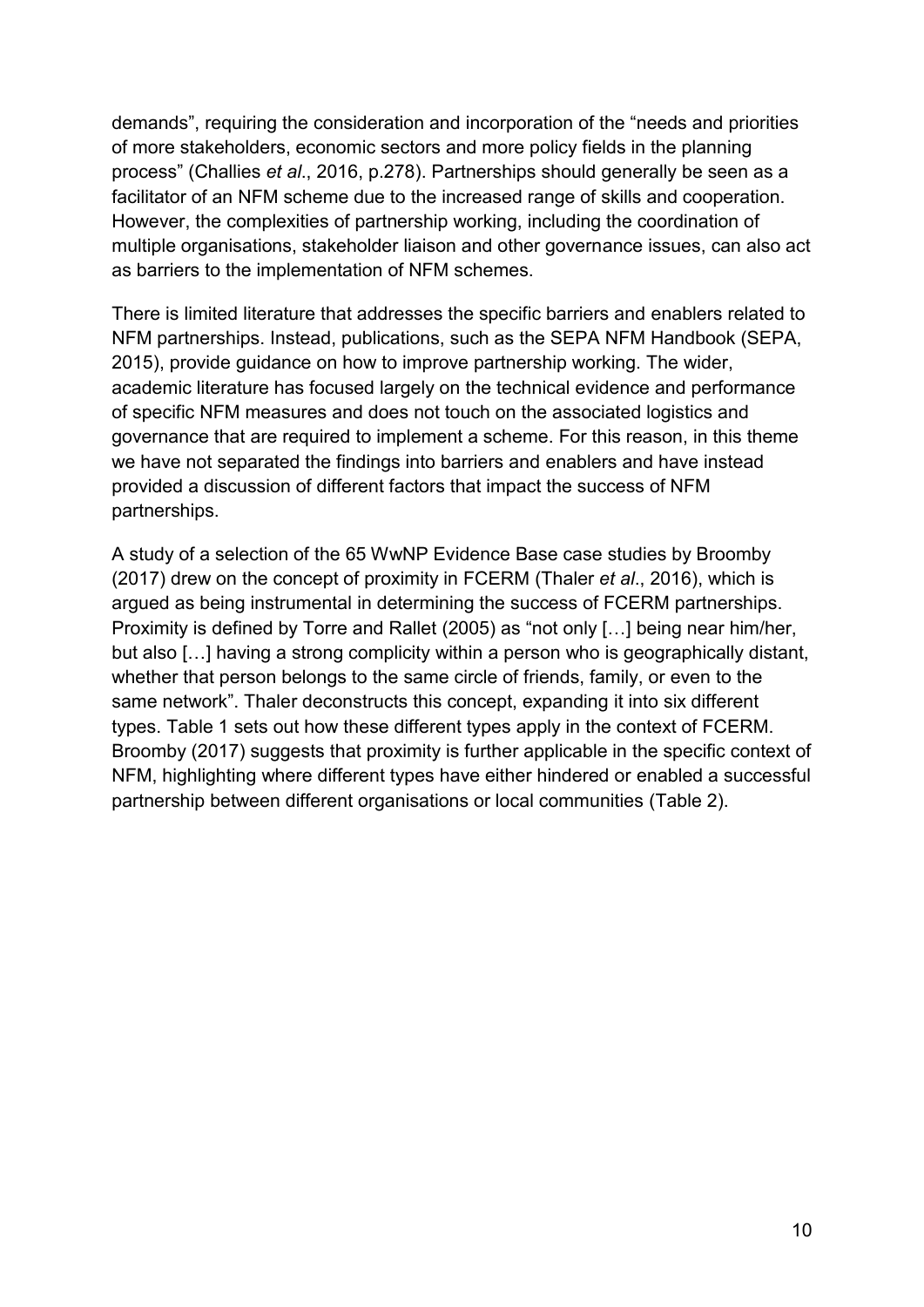| Proximity     | <b>Definition</b>                                                                                                                                                                           | Concept of proximity in FCERM                                                                                                                                                          |
|---------------|---------------------------------------------------------------------------------------------------------------------------------------------------------------------------------------------|----------------------------------------------------------------------------------------------------------------------------------------------------------------------------------------|
| Physical      | Physical differences in terms of geographical units (km)                                                                                                                                    | Fundamentally influences frequency and attendance of<br>informal face-to-face meetings and ability to monitor<br>efficient use of resources. Incurs transactions costs<br>(transport). |
| Spatial       | Political boundaries between different actors and stakeholders, e.g.<br>jurisdictional boundaries (local authorities)                                                                       | Local boundaries for spatial and land use management and<br>regional boundaries for FCERM policy.                                                                                      |
| Institutional | Regulative, normative and cognitive aspects, such as the rules and<br>procedures that govern individual behaviour, structure social<br>interactions and support the decision-making process | Formal and informal rules can influence behaviour, e.g.<br>traditions, juridical decision and administration practices, all<br>of which can significantly impact a partnership.        |
| Social        | Social relationship between different members, e.g. interpersonal<br>linkages such as friendship and trust                                                                                  | Strongly refers to aspect of trust, which is a key factor in the<br>inter-local co-operation process.                                                                                  |
| Technological | Shared understanding of technological experiences, knowledge and<br>expertise                                                                                                               | Adoptions of new technologies are strongly linked to<br>willingness of public administrations and stakeholders to<br>implement and use new technologies.                               |
| Relational    | Aspects of similarities between the different stakeholders, e.g.<br>common communication, understanding and language                                                                        | Key aspect of inter-local cooperation concept is the<br>personal relationship between different members.                                                                               |

#### **Table 1. Proximity in FCERM (Thaler et al. 2016 cited in Broomby, 2017)**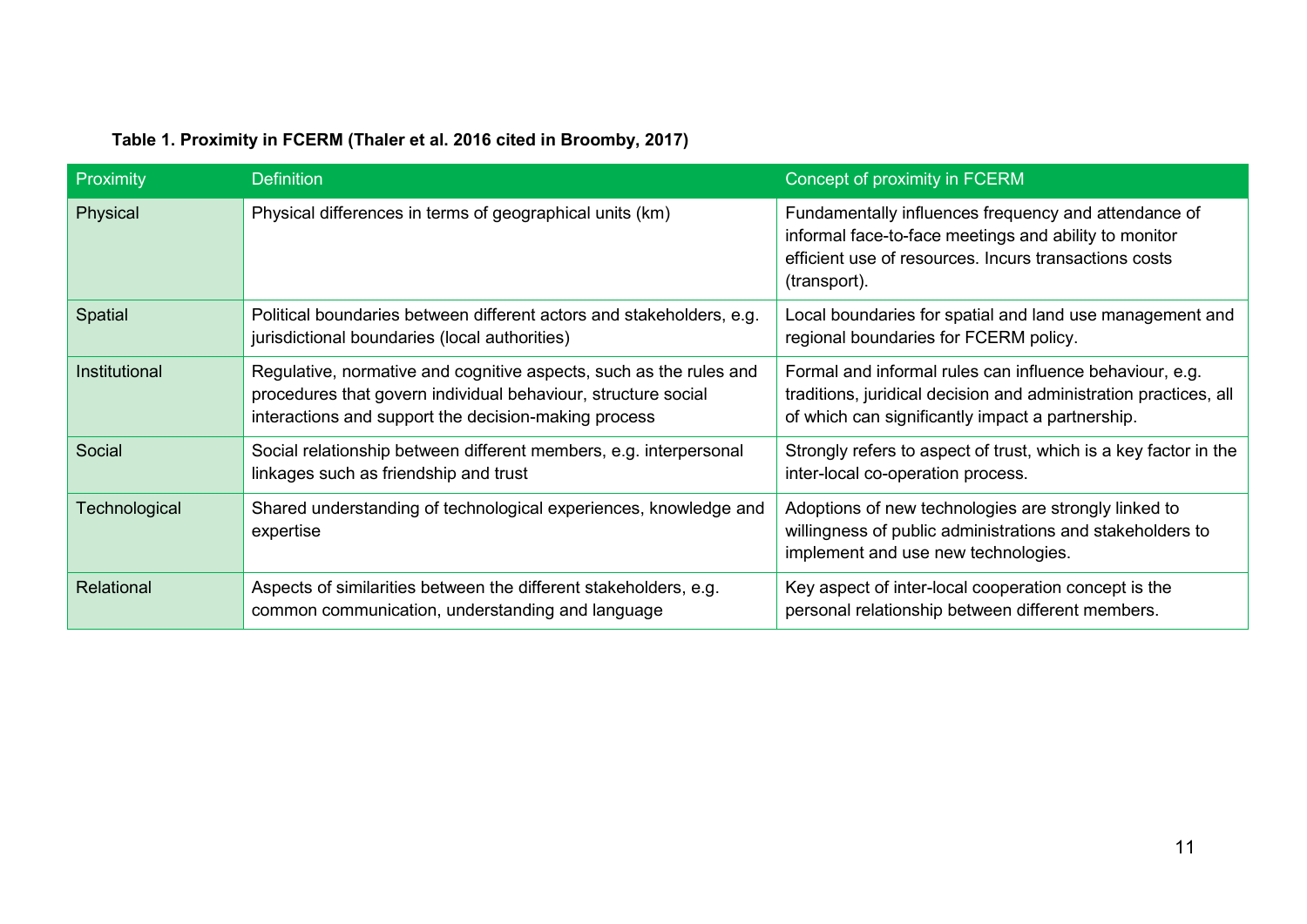#### **Table 2. Proximity in NFM adapted from (Broomby, 2017)**

| Proximity     | Increased proximity                                                                                                                               | Decreased proximity                                                                                                                                          |
|---------------|---------------------------------------------------------------------------------------------------------------------------------------------------|--------------------------------------------------------------------------------------------------------------------------------------------------------------|
| Physical      | Use of local offices - local communities are<br>able to more regularly engage with those<br>managing the scheme (facilitates social<br>proximity) |                                                                                                                                                              |
| Spatial       | <b>Defra Family</b> – fewer political boundaries                                                                                                  | Upstream/downstream conflicts - local authority boundaries prevent wider<br>collaboration                                                                    |
|               | Existing relationships/partnerships - familiar<br>working environment                                                                             |                                                                                                                                                              |
| Institutional | <b>Defra Family</b> – similar rules and procedures                                                                                                | Lack of governance structure – lack of understanding regarding roles,<br>responsibilities and the primary aims of the schemes (multiple benefits conflict)   |
| Social        | Defra Family - familiar with one another,<br>previous working experience                                                                          |                                                                                                                                                              |
|               | <b>Existing relationships/partnerships</b> - high<br>levels of trust built over a longer period                                                   |                                                                                                                                                              |
| Technological | Social learning - sharing of knowledge and<br>upskilling of participants to increase<br>understanding of NFM and beyond.                          | Knowledge level mismatch – impacts the extent to which a partner<br>organisations or community was a barrier or a driver                                     |
|               |                                                                                                                                                   | <b>Evidence gap</b> – causes difficult in persuading organisations and funding<br>streams to support and engage in NFM                                       |
| Relational    | Defra Family - common goal Collaboration<br>between organisations that share similar<br>goals and objectives                                      | Upstream/downstream conflicts - different priorities/aims/visions, e.g. wishes<br>of farming communities upstream vs those of flooded communities downstream |
|               |                                                                                                                                                   | Inter-organisational mismatch - conflicting priorities between partner<br>organisations, particularly complicated by multiple benefits of NFM                |
|               |                                                                                                                                                   | Intra-organisational mismatch - conflict between departments within<br>organisations; national vs local differences                                          |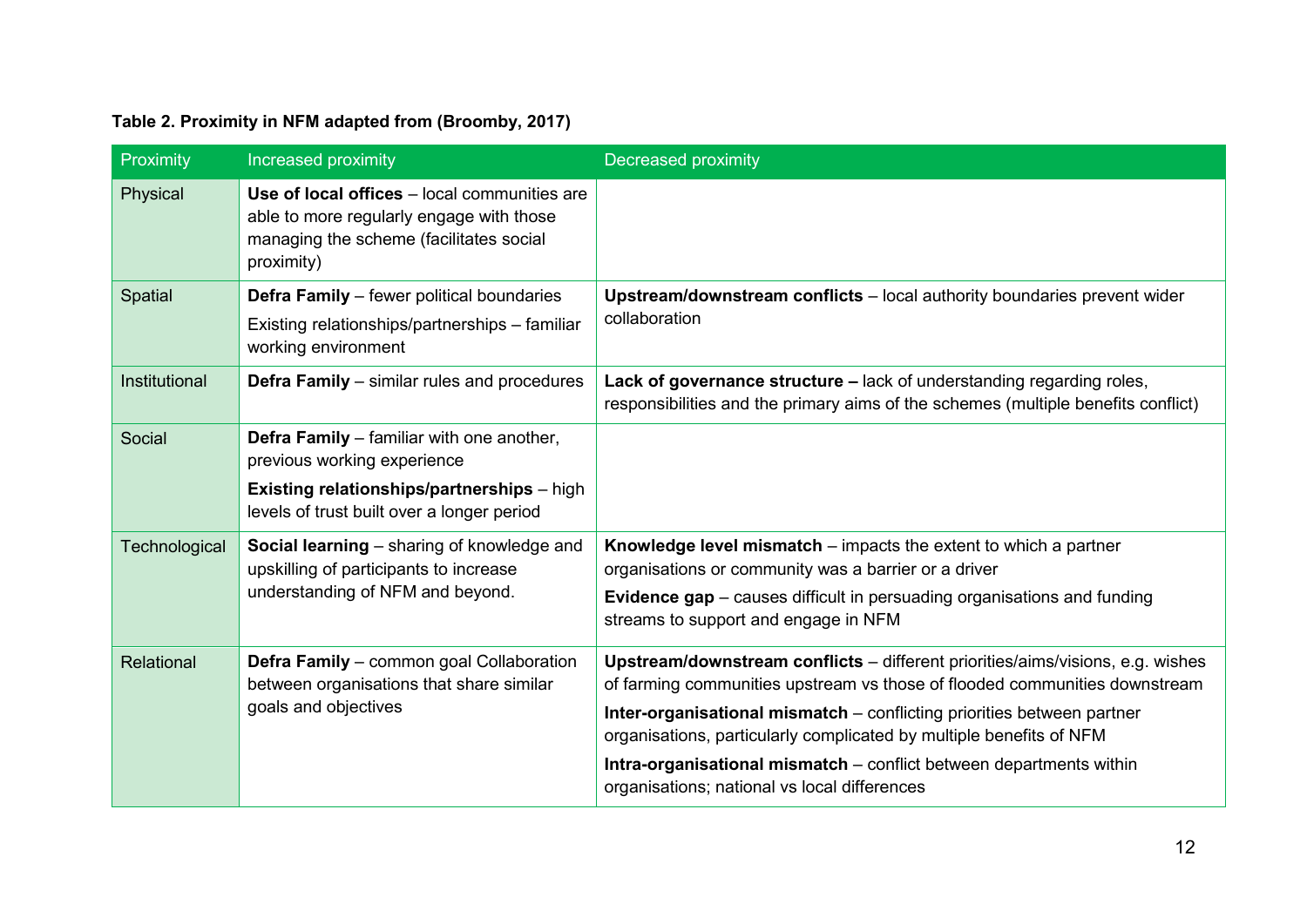## <span id="page-12-0"></span>**Funding**

#### **Barriers**

The introduction of Defra's partnership funding approach allows Lead Local Flood Authorities (LLFAs) to raise contributions (financial and in-kind) from local organisations and partners, which in some cases is essential to more local projects being able to proceed (Halcrow Group Ltd and CIRIA, 2012).The 'Partnership Funding Calculator', however, poses issues for NFM schemes on account of the requirement to state the number of properties that will be protected as a result. For a large number of projects, this is not always possible either because modelling has not been completed or modelling results cannot assuredly confirm if or how many properties will be protected as a result of NFM. Wider environmental benefits from NFM schemes can help to back the case for a scheme, however protecting homes and businesses takes precedence (Environment Agency, 2018a). It would therefore be reasonable to assume that funding sources and the processes by which to secure them could be viewed as a barrier to NFM schemes.

A further barrier regarding funding stems from the lack of guidance on an appropriate, standardised compensation schemes to compensate landowners who might be changing the use of their land for NFM (Holstead *et al*., 2014; Collentine and Futter, 2018).

#### **Enablers**

Funding streams such as the partnership funding calculator (outcome measure 4) do consider some wider environmental benefits as a criterion to secure financial contributions for an NFM scheme. Increasingly, natural capital assessments are seen as a means of identifying and demonstrating wider environmental and social benefits (Chorlton, 2018) and therefore further facilitating the ability to secure funding (Nicholson *et al*., 2012).

Despite the apparent lack of guidance on an appropriate compensation scheme, financial incentives, either as annual payments or full cost grants, are likely to be the preferred way to encourage landowners to agree to a change in land use (Spray *et al*., 2015). Wheeler *et al.* (2016) recommend that it would be appropriate to set up a fund to specifically reward land managers and provide the necessary financial incentive to encourage them to get involved with NFM schemes as a part of wider environmental stewardship. Wheeler *et al*. (2016) also recommend that it may be appropriate to set up a fund to specifically reward land managers and provide the necessary financial incentive to encourage involvement in the wider environmental stewardship (Wheeler *et al*., 2016).

One particular facilitator with regards to funding is the Countryside Stewardship Facilitation Fund, which provides funding to local communities and organisations on the understanding that they are bringing together different stakeholders to improve the local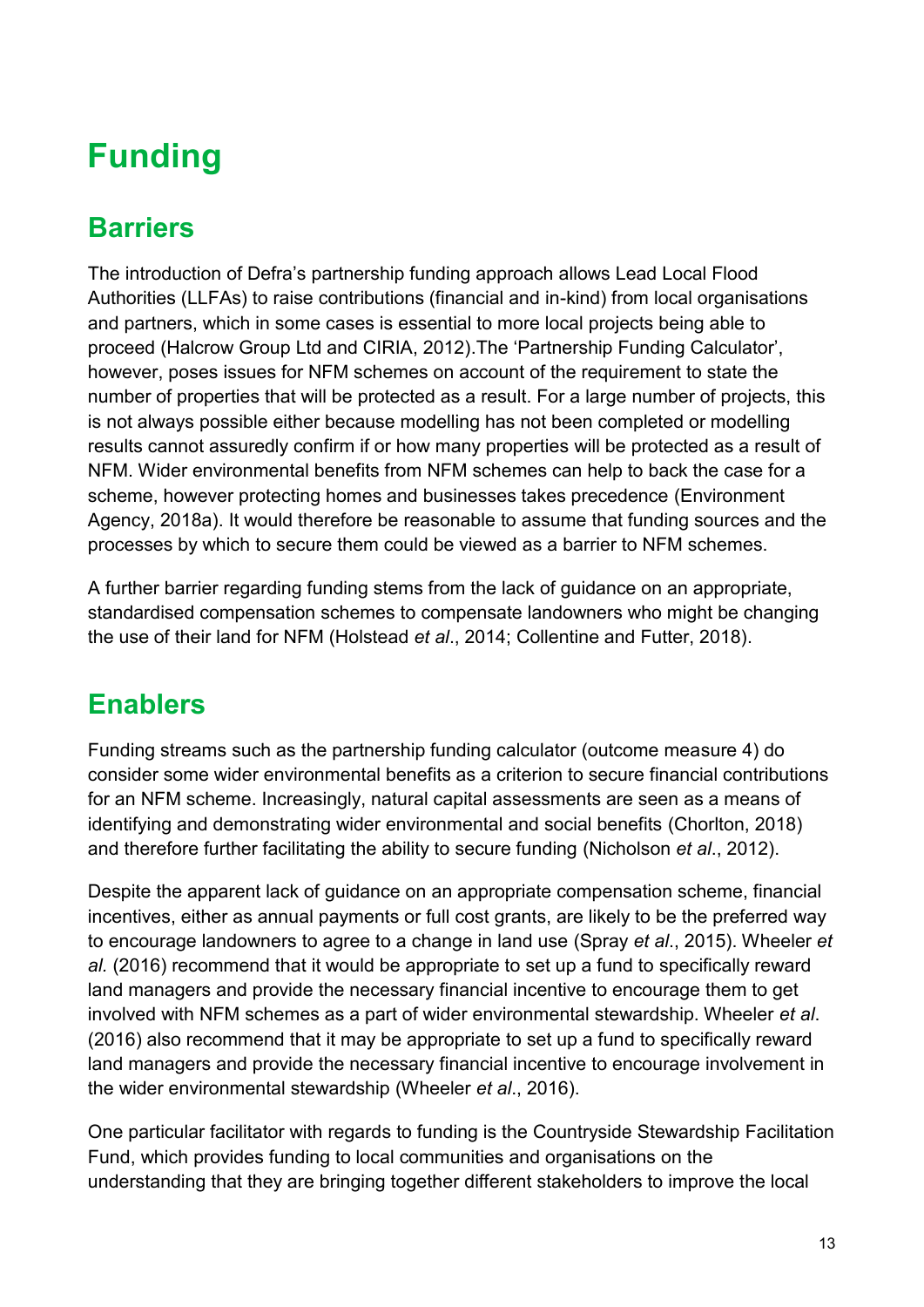environment (Natural England, 2017). Whilst this funding source can support a variety of environmental schemes, a project was specifically set up to help communities in Northern England tackle flood risk issues after the record-breaking 2015/16 storms, and has provided funding to 12 successful groups to implement NFM techniques (McDonald, 2017).

Some communities and FAGs are also sourcing their own funding from smaller and independent initiatives (e.g. those which have environmental and community engagement related goals), which in turn can be applied or used to facilitate NFM schemes, often with the help of, and guidance from, the National Flood Forum (National Flood Forum, 2018).

# <span id="page-13-0"></span>**Policy and regulation**

#### **Barriers**

Regulation can cause barriers to NFM as it can discourage the use of NFM features, through favouring more traditional flood management measures (Huq and Stubbings, 2015). Whilst some of the key pieces of UK flood risk management policy and catchment flood management plans acknowledge both NFM and working with natural processes (Wentworth, 2011), there is still a lack of specific policy on NFM. This absence, combined with a general scepticism towards statutory bodies (Myatt *et al*., 2003a; Myatt *et al*., 2003b), makes it less likely that NFM will be included in flood management from a regulatory side, and people are more likely to have a negative outlook if their opinion towards statutory bodies is negative.

A further element of regulation that causes a barrier for NFM is site designations, permits and licencing. It has been identified that it can be difficult to implement schemes in a designated area (e.g. Site of Special Scientific Interest (SSSI's)) due to the assessments required to understand the impact on these, and the fees and lengthy processes associated with permits (Environment Agency, 2018a).

It is also possible that health and safety legislation can act as a barrier to NFM schemes being implemented (Harrison, 2017). A review by Harrison (2017) suggests that where schemes have many distributed small NFM features, there is a risk it can become complex to demonstrate and implement proportionate health and safety requirements. Harrison recommends increased guidance on health and safety legislation for NFM schemes as a result.

## **Enablers**

Recently many environmental policies and legislations have included NFM for the first time. For example, the most recent National Planning Policy Framework (NPPF) sets out a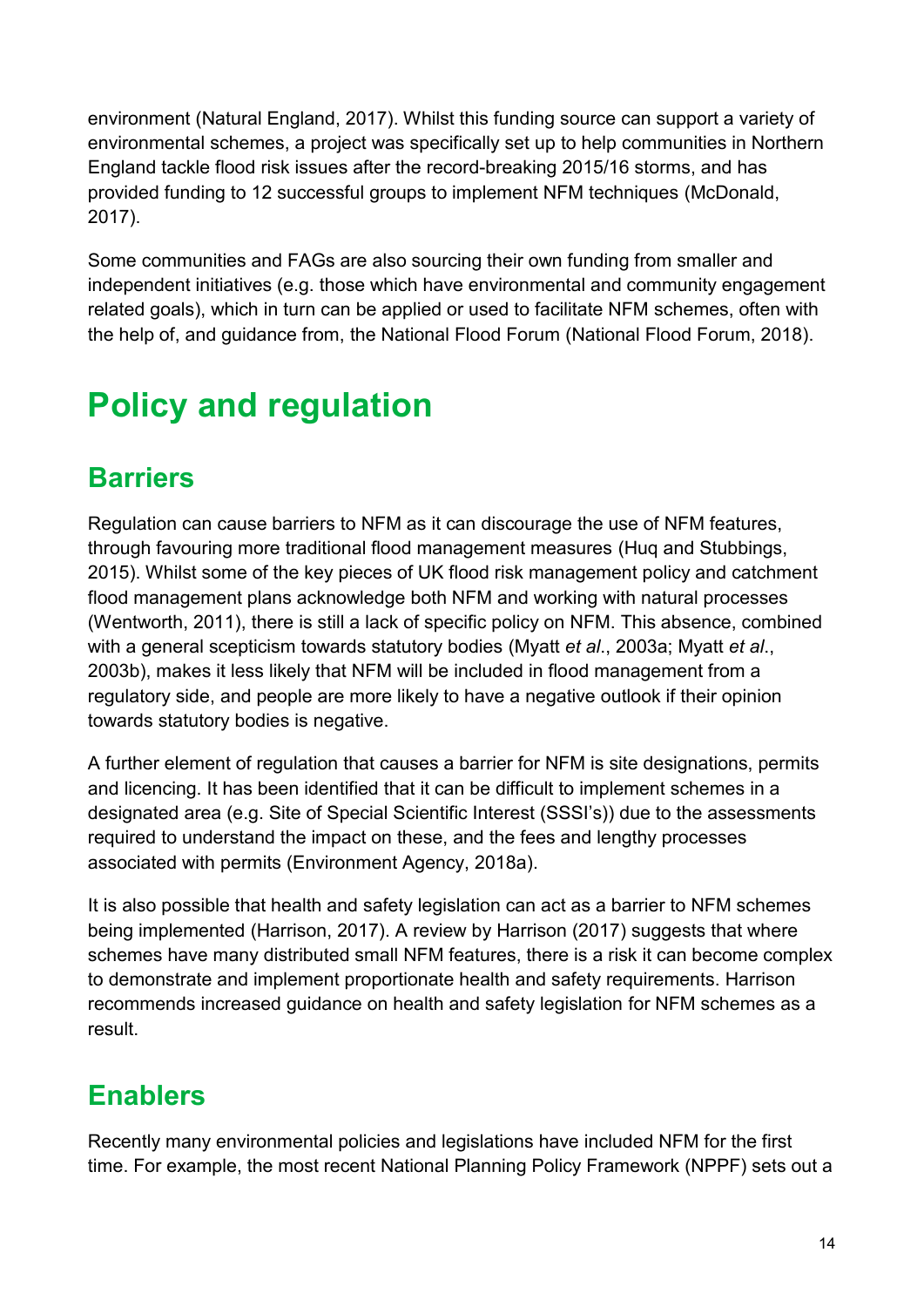"requirement to consider using NFM techniques" (Ministry of Housing, Communities and Local Government and Ministry of Justice, 2018). Similarly, Government's 25 Year Environment Plan, released in early 2018, makes reference to "greater use of natural flood management solutions" in reducing the risk of flooding and coastal erosion. The plan also enables many other components that can contribute to the success of NFM including community engagement and wider environmental benefits (H.M. Government, 2018). Furthermore, the Flood and Water Management Act (2010) lists "maintaining or restoring natural processes" as a method to manage flood risk and in Scotland SEPA is required to identify the most sustainable actions, such as NFM, under the Flood Risk Management (Scotland) Act 2009 (SEPA, 2015).

## <span id="page-14-0"></span>**The availability of evidence and best practice guidance**

#### **Barriers**

There is limited evidence associated with NFM such as what features will look like, how they will work and their effectiveness, particularly at a catchment scale (McIntyre *et al*., 2012; Starkey *et al.,* 2016; Waylen *et al*., 2017b). This generates a barrier to implementing NFM as often farmers and landowners prefer reliable and convincing evidence to demonstrate that their change in land use and contributions to an NFM scheme will be effective before they participate *(Spray et al*., 2015). There are also problems with discrepancies between expectation and reality of flood risk management which can subsequently cause conflict and distrust between stakeholders (Tseng and Penning-Rowsell, 2012).

When delivering an NFM project, providing unreliable evidence has been identified as a barrier (Harrison, 2017), which links back to the issue of using this evidence for funding (number of homes protected) and developing a strong business case for NFM schemes (Environment Agency, 2018a).

#### **Enablers**

There is growing evidence which demonstrates that NFM is a viable form of FRM (amongst other benefits), in particular how different types of features perform at a reach scale (Nicholson *et al*., 2012; Environment Agency, 2018c). Simple techniques that produce meaningful and visual evidence for all stakeholders, such as time-lapse cameras and photographs, can also help to increase the accessibility of monitoring and modelling outputs. This further enables and encourages public engagement and involvement (Kenyon, 2007; Howgate and Kenyon, 2009b; Starkey *et al*., 2016).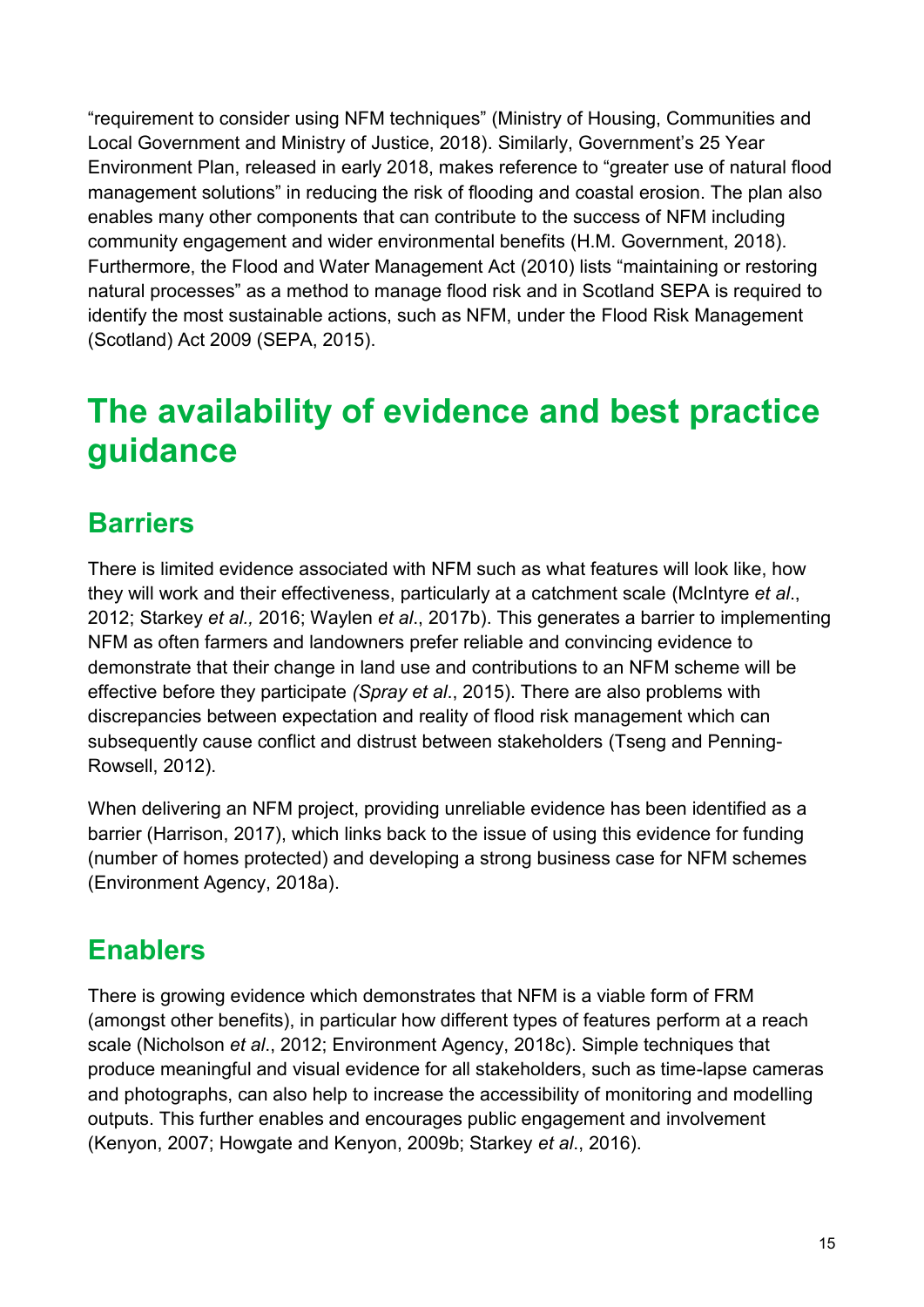There is an increasing number of NFM resources, guidance documents and tools available which disseminate and encourage the use of best practice right across the NFM project lifecycle. Whilst these are not directly referred to as enablers in their own right, it can be assumed that the content helps to enable the implementation and delivery of NFM schemes. The list below provides some examples of such resources which have been published at a national or regional level:

- WwNP Evidence Base (Environment Agency, 2017);
- SEPA Natural Flood management Handbook (SEPA, 2015);
- Natural Flood Management Toolbox (CBEC and Environment Agency, 2017);
- Natural Flood Management Measures a practical guide for farmers (Yorkshire Dales National Park Authority *et al*., 2017);
- How to model and map catchment processes when flood risk management planning (Hankin *et al*., 2016).

## <span id="page-15-0"></span>**Additional research – Farmers**

A comprehensive review of farming publications, in particular [Farmers Weekly](https://www.fwi.co.uk/) and the [Farmers Guardian,](https://www.fginsight.com/) has been undertaken to identify the sentiment towards NFM in the farming community. The articles included a mixture of opinion and news pieces relating to NFM in practice and further developments in the availability of funding. It was found that the articles fell into four broad categories: positive, negative, informative, cautious/sceptical, with some falling into multiple categories. 138 articles were reviewed in total, with publication dates ranging from 2009 to 2018.

Many articles appeared to serve as a means of highlighting developments in NFM including funding and scientific evidence, without asserting any positive or negative bias on the news. For example, announcing the availability of funding streams for farmers for woodland planting schemes. There are also a number of articles which focus on the findings of new studies, quoting scientists, consultants and government agencies. Here, despite many of the quotes being positive from those who are behind the research, we have counted this as being 'informative' in a neutral sense as there is no comment from anyone representing the farming community, such as the Country Land and Business Association (CLA) or the National Farmers Union (NFU). Where such organisations or individual farmers have commented on the findings in a positive or negative light, we have categorised them accordingly. A separate spreadsheet of the key findings and categorisation of the articles is available to view alongside this document.

The high-level findings from the review of farming media are:

 Where NFM is portrayed as 'rewilding' (removal of land from agricultural production and management leading to its natural reversion to an unmanaged state), there is more likely to be negative sentiment. This is on account of the sentiments of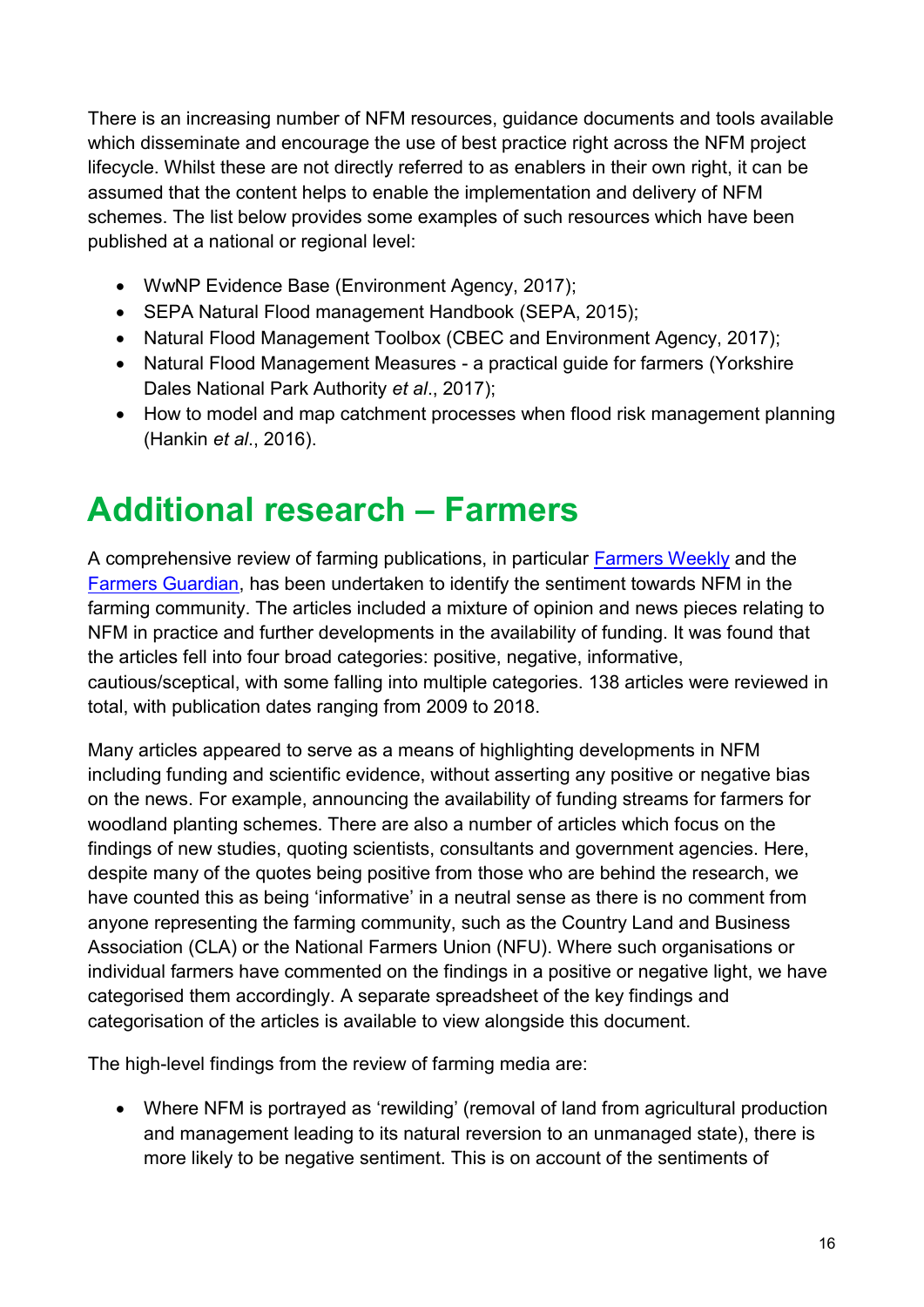farmers towards the implications and demands of other aspects of rewilding including the release of beavers and major changes in land use.

- Out of the 17 articles that showed a negative attitude towards NFM, 8 related to the release or introduction of beavers (apparent buzzword) into the rural landscape.
- There are many articles that highlight opinions towards environmental stewardship schemes, and often relate to, for example, soil management and water quality. Whilst many of the techniques used in such schemes are known to be beneficial to flood risk management and are often adopted as NFM measures, there was generally no reference to any flood risk benefits. The latter appears to be a general theme whereby environmental stewardship schemes for specific areas are considered in isolation to other multiple benefits.
- Until 2015 there was a greater number of 'pro-dredging' articles, the majority of which were focused on the Somerset Levels, which suffered severe flooding in 2013/14. Since 2015, there have been no overtly 'pro-dredging' articles.

It is also acknowledged that the wider media can play a significant role in shaping positive and negative perceptions of NFM. This is a cross-cutting issue across the six themes and will be explored in the next phase of this study when interviewing stakeholders.

## <span id="page-16-0"></span>**Next steps**

Looking ahead to the next stages of this project, this literature review will shape the question guide for the interview process and farmer focus groups to find out more about enablers and barriers from practical experience, following the six overarching themes. As a result of this literature review and drawing upon our own experience of developing, implementing and delivering NFM schemes, it is recommended that the following key points are explored further:

- Target stakeholders who are less readily involved in catchment or flood risk management schemes, alongside less established organisations – exploring their awareness and asking what do they know about NFM;
- Exploration of whether different stakeholders or organisations have the capacity, skills and resources required to successfully implement an NFM scheme (e.g. secure funding, work with partners, engage with communities and convince land owners to be involve);
- Exploring the concept of an 'NFM toolbox' to find out whether stakeholders have the tools that they need to complete NFM projects successfully. Do they currently use specific resources to guide and support their NFM projects?
- Exploration of what encourages stakeholders to get involved and what were the incentives (land use / management change);
- Explore administrative burdens and legislative 'red tape';
- Investigate further the role of the media in shaping perceptions of people (particularly local communities) involved in or engaged with the scheme;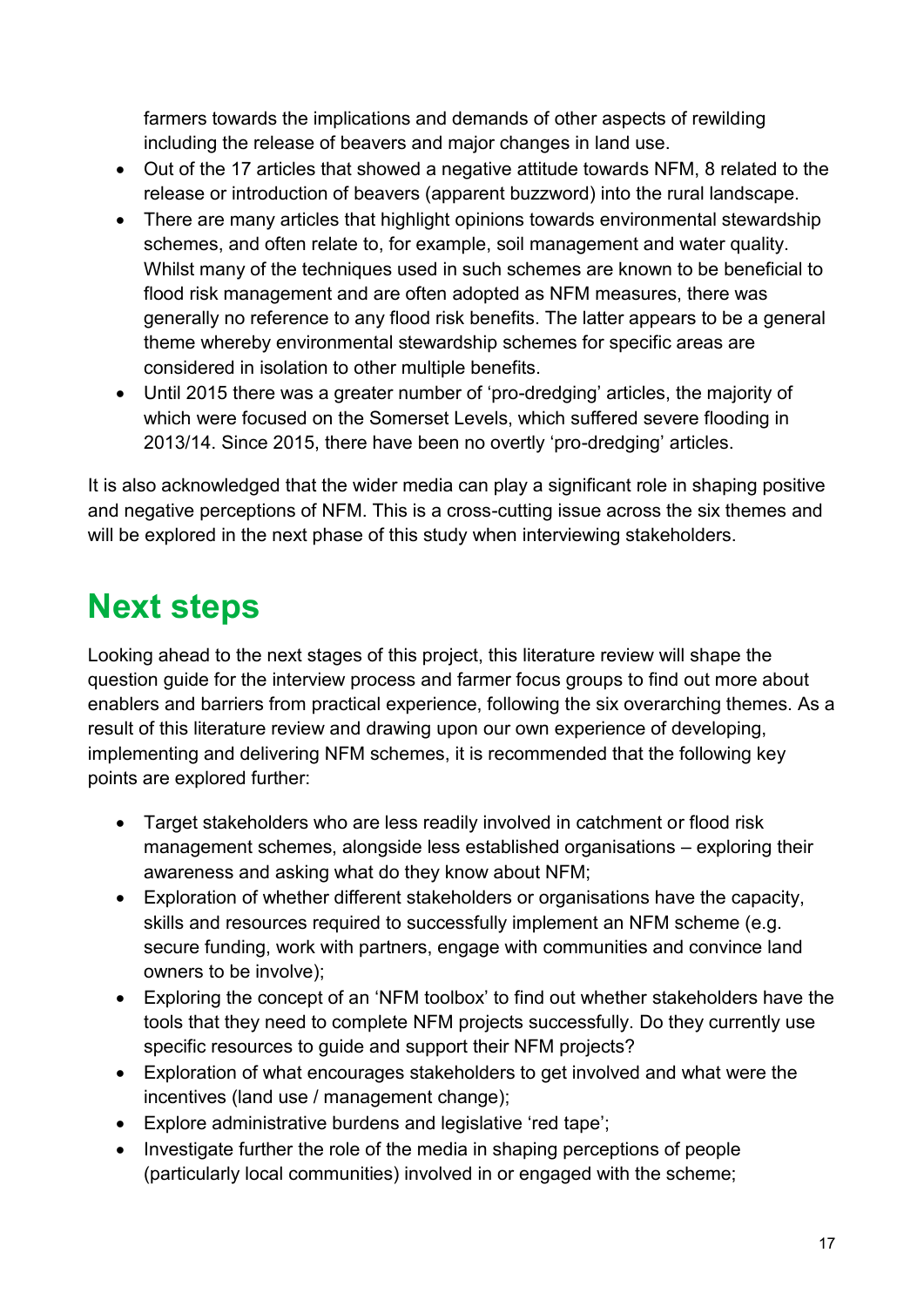- Explore stakeholders and project targeting of funding and whether funding is believed to be an issue;
- Establish current practice on the evidence necessary, captured, and reported during the NFM planning process;
- Research the use of any other supportive tools (e.g. natural capital) to help justify NFM schemes.

Due to the lack of clear 'enablers' documented in the literature, it is also recommended that NFM stakeholders are questioned about best practice when schemes have been successful, particularly if they were/are the landowners or farmers involved.

## <span id="page-17-0"></span>**Conclusions**

This review of the NFM literature has identified six key themes under which there are a several barriers, as well as a growing number of enablers, associated with the implementation of NFM schemes on the ground. The continued and growing interest in NFM as a legitimate form of FCERM means it is important to fully understand how issues such as funding, regulation, and the interests of different stakeholders, act as a potential barrier to expanding the use of NFM further, and how these factors might be changed or already be a facilitator to increasing the uptake of these more natural features.

Some of the key issues identified through this review include the conflicting interests of different stakeholders, the lack of guidance on maintenance and liability of the features, the difficulties in obtaining funding, and the limited regulation in place to encourage the use of NFM.

Alongside the barriers, it has been identified that building a good relationship between community stakeholders and organisations, enabling different groups of stakeholders to get involved early in a project, and schemes such as the governments facilitation fund, can all act as ways to enable the uptake of NFM.

It is evident from this literature review that the occurrence of disrupting flood events in catchments appears to initiate action both on the ground in the implementation of NFM schemes (in particular, driven by local communities and flood actions groups), as well as the publication of guidance, evidence and other tools. The frequency and severity of flood events could therefore be considered to have significant influence over the enablers within the six themes that have been identified within this report.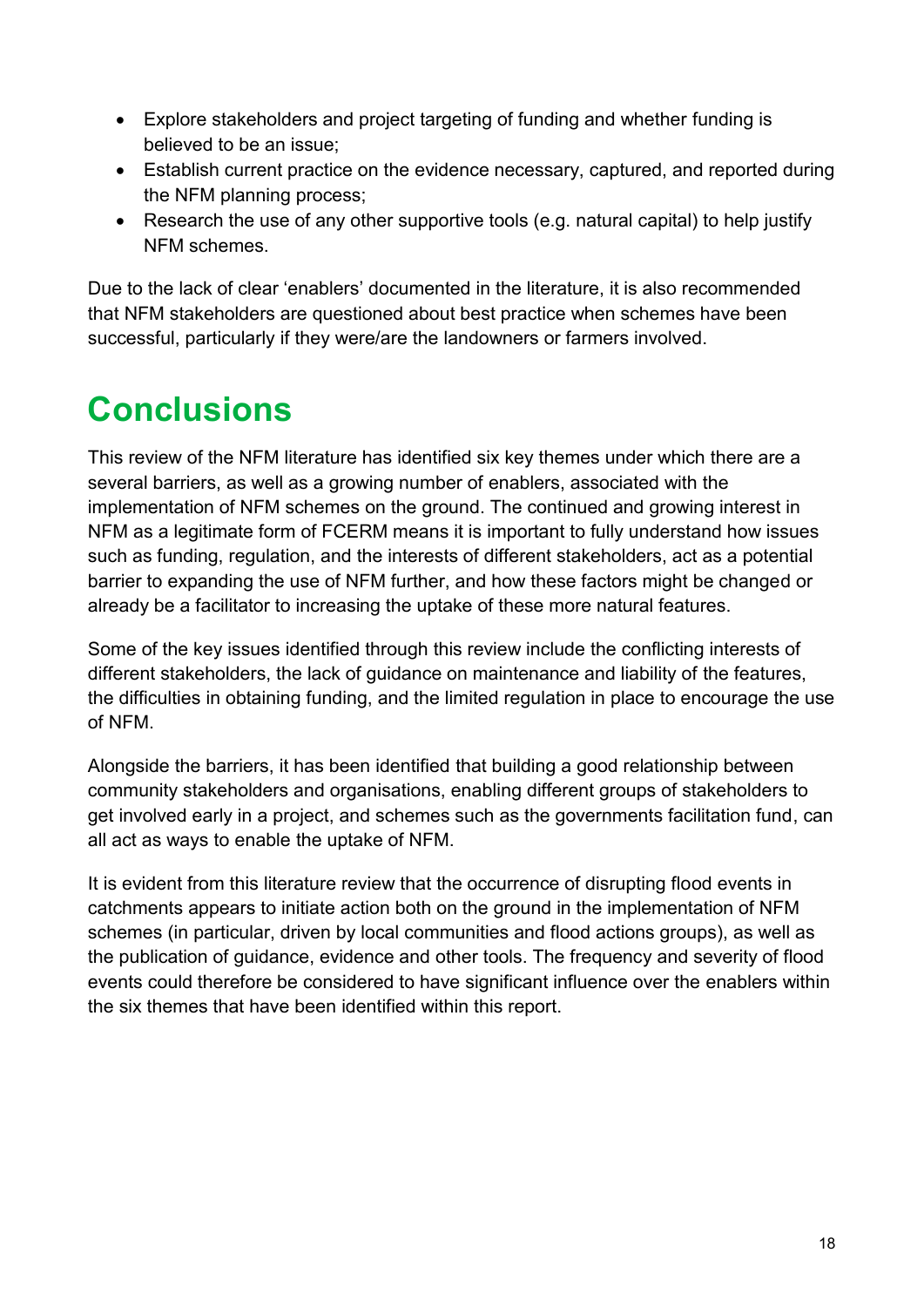## <span id="page-18-0"></span>**References**

Broomby, J. 2017. *Partnerships in Working with Natural Processes schemes in the UK: Identifying factors that impact & shape success* [Online]. Saltaire: JBA Trust. [Accessed 13 December 2018]. Available from: https://www.jbatrust.org/wpcontent/uploads/2017/12/JBA-Trust-WWNP-Partnerships-Research-Project-JBroombyconcise.pdf.

Buchecker, M., Ogasa, D.M. and Maidl, E. 2016. How well do the wider public accept integrated flood risk management? An empirical study in two Swiss Alpine valleys. *Environmental Science & Policy*. **55**, pp.309–317.

CBEC and Environment Agency 2017. *Natural Flood Management Toolbox: Guidance for working with natural processes in flood management schemes.* [Online]. Available from: https://catchmentbasedapproach.org/wp-content/uploads/2018/08/EA-NFM-Toolbox-Final-Draft.compressed.pdf.

Challies, E., Newig, J., Thaler, T., Kochskämper, E. and Levin-Keitel, M. 2016. Participatory and collaborative governance for sustainable flood risk management: An emerging research agenda. *Environmental Science & Policy*. **55**, pp.275–280.

Chorlton, K. 2018. *Valuing natural capital: A study of natural capital tools and their application to natural flood management.*

Collentine, D. and Futter, M.N. 2018. Realising the potential of natural water retention measures in catchment flood management: trade-offs and matching interests: Realising the potential of natural water retention measures. *Journal of Flood Risk Management*. **11**(1), pp.76–84.

Creed, R., Baily, B., Potts, J., Bray, M. and Austin, R. 2018. Moving towards sustainable coasts: A critical evaluation of a stakeholder engagement group in successfully delivering the mechanism of adaptive management. *Marine Policy*. **90**, pp.184–193.

Environment Agency 2018a. *Barriers & solutions to mainstreaming Natural Flood Management within the Capital Programme*. Bristol: Environment Agency.

Environment Agency 2018b. *NFM programme's Interim Lessons Learnt Review*.

Environment Agency 2017. *Working with Natural Processes – Evidence Directory* [Online]. Bristol: Environment Agency. [Accessed 19 December 2018]. Available from: https://assets.publishing.service.gov.uk/government/uploads/system/uploads/attachment\_ data/file/681411/Working\_with\_natural\_processes\_evidence\_directory.pdf.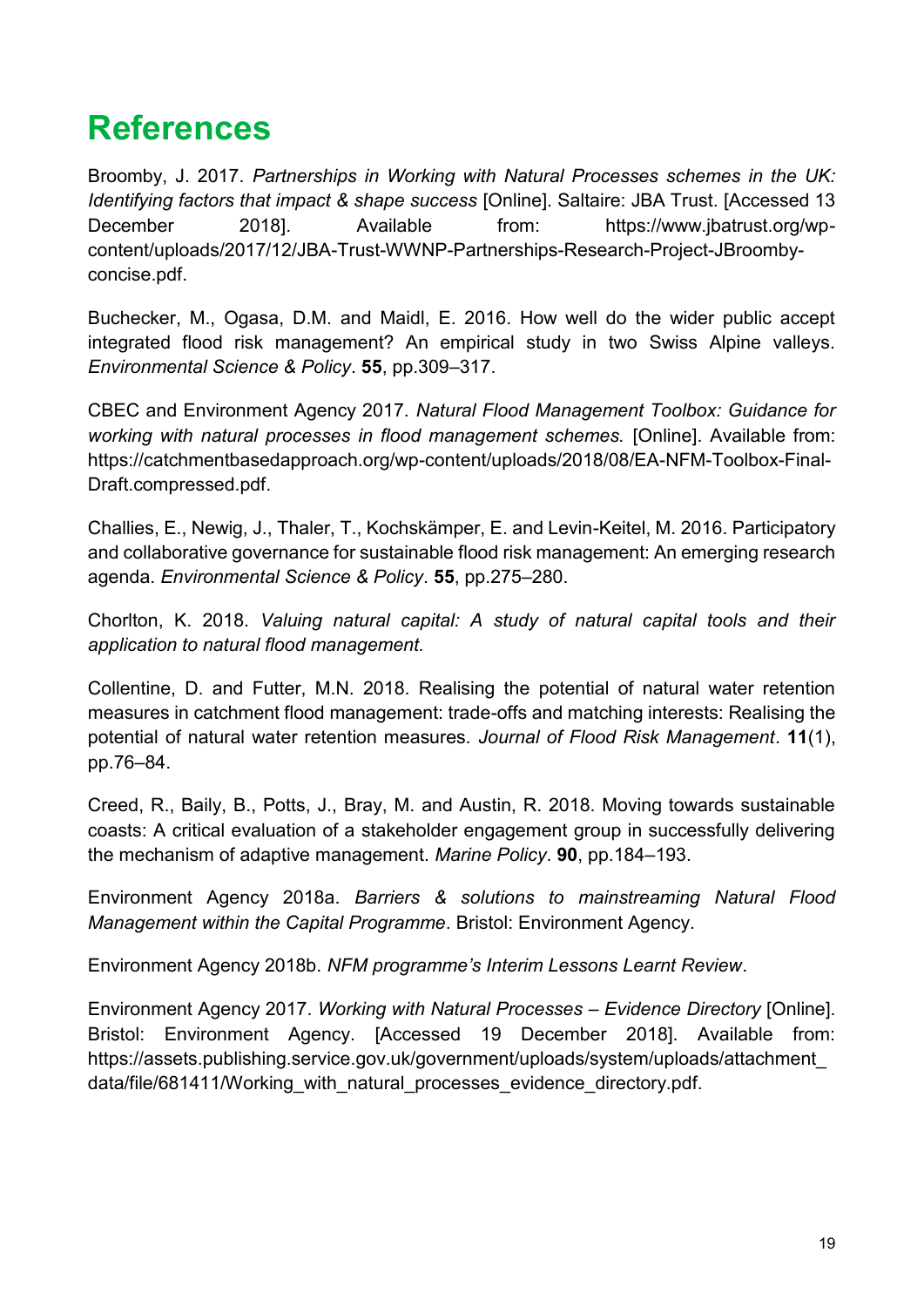Environment Agency 2018c. *Working with Natural Processes: Evidence Directory* [Online]. Bristol: Environment Agency. Available from: https://assets.publishing.service.gov.uk/government/uploads/system/uploads/attachment\_ data/file/681411/Working\_with\_natural\_processes\_evidence\_directory.pdf.

Esteves, L.S. and Thomas, K. 2014. Managed realignment in practice in the UK: results from two independent surveys. *Journal of Coastal Research*. **70**, pp.407–413.

Feliciano, D., Hunter, C., Slee, B. and Smith, P. 2014. Climate change mitigation options in the rural land use sector: Stakeholders' perspectives on barriers, enablers and the role of policy in North East Scotland. Environmental Science & Policy. 44, pp.26–38

Gattiker, T.F. and Carter, C.R. 2010. Understanding project champions' ability to gain intraorganizational commitment for environmental projects. *Journal of Operations Management*. **28**(1), pp.72–85.

Geaves, L.H. and Penning-Rowsell, E.C. 2015. 'Contractual' and 'cooperative' civic engagement: The emergence and roles of 'flood action groups' in England and Wales. *Ambio*. **44**(5), pp.440–451.

Haggett, D. 2017. Working with nature to reduce flood risk - Creating a better place. [Accessed 13 December 2018]. Available from: https://environmentagency.blog.gov.uk/2017/03/30/the-natural-flood-management-debate/.

Halcrow Group Ltd and CIRIA 2012. *Partnership funding and collaborative delivery of local flood risk management: a practical resources for LLFAs* [Online]. Defra. [Accessed 20 December 2018]. 2018 Available Chrome from: http://sciencesearch.defra.gov.uk/Default.aspx?Menu=Menu&Module=More&Location=No ne&Completed=0&ProjectID=17085.

Hankin, B., Burgess-Gamble, L., Bentley, S. and Rose, S. 2016. *How to model and map catchment processes when flood risk management planning* [Online]. Available from: https://assets.publishing.service.gov.uk/government/uploads/system/uploads/attachment\_ data/file/523456/How to model and map catchment processes - report.pdf.

Harrison, D. 2017. *The engineering challenges and opportunities of delivering Natural Flood Management*.

H.M. Government 2018. *A Green Future: Our 25 Year Plan to Improve the Environment*.

H.M. Government 2010. *The Flood and Water Management Act 2010* [Online]. Available from: https://www.legislation.gov.uk/ukpga/2010/29/contents.

Holstead, K., Colley, K. and Waylen, K. 2016. *Tackling the barriers to implementing natural flood management* [Online]. Scotland: James Hutton Institute. [Accessed 29 November 2018]. The contract of the contract of the Available contract of the from: https://www.hutton.ac.uk/sites/default/files/files/22\_03\_29\_NFM\_workshop\_report(1).pdf.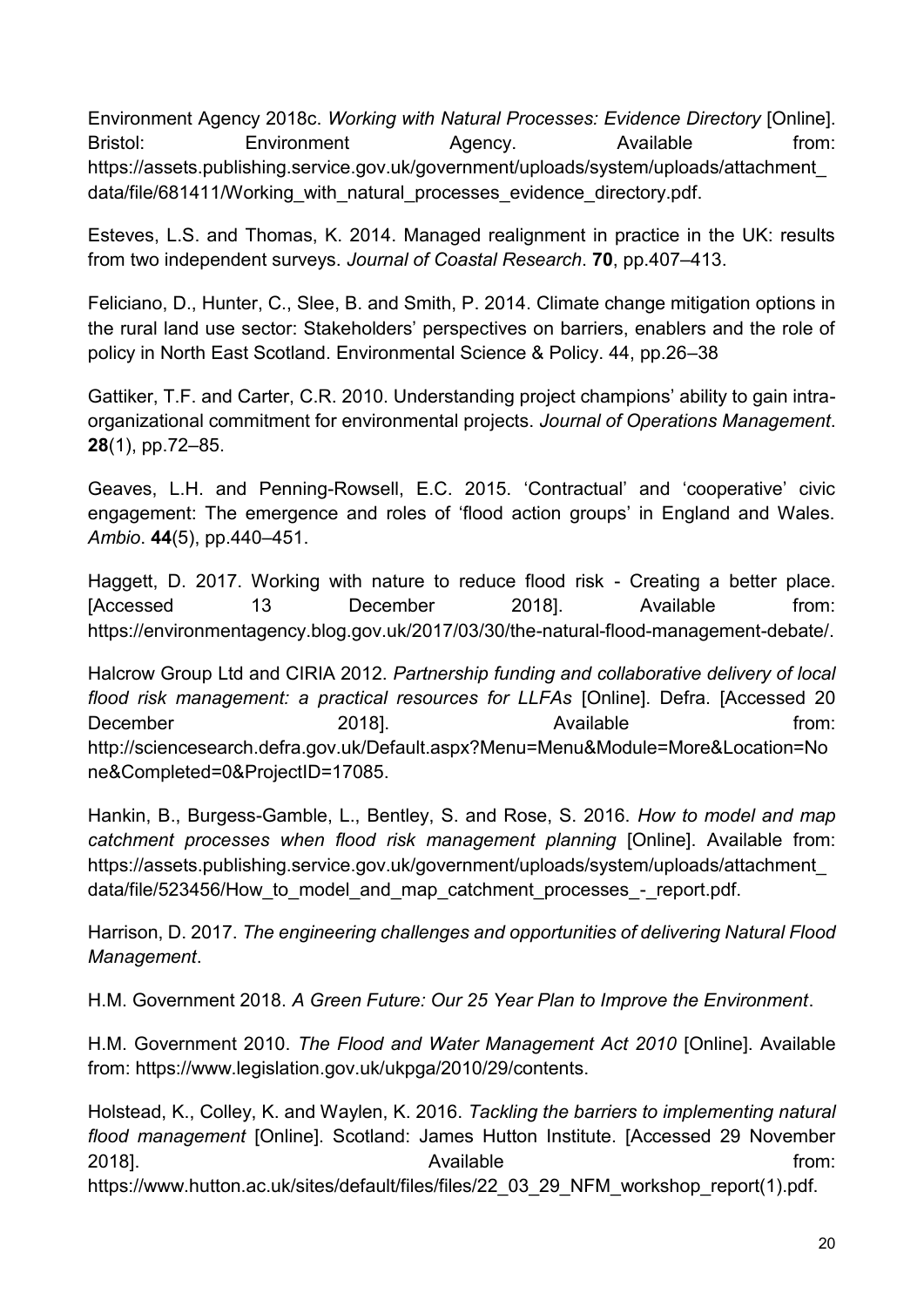Holstead, K.L., Kenyon, W., Rouillard, J.J., Hopkins, J. and Galán-Díaz, C. 2014. Natural flood management from the farmer's perspective: criteria that affect uptake: Natural flood management from the farmer's perspective. *Journal of Flood Risk Management*. **10**(2), pp.205–218.

Howgate, O.R. and Kenyon, W. 2009a. Community cooperation with natural flood management: a case study in the Scottish Borders. *Area*. **41**(3), pp.329–340.

Howgate, O.R. and Kenyon, W. 2009b. Community cooperation with natural flood management: a case study in the Scottish Borders. *Area*. **41**(3), pp.329–340.

Huq, N. and Stubbings, A. 2015. How is the Role of Ecosystem Services Considered in Local Level Flood Management Policies: Case Study in Cumbria, England. *Journal of Environmental Assessment Policy and Management*. **17**(04), p.1550032.

Kenyon, W. 2007. Evaluating flood risk management options in Scotland: A participant-led multi-criteria approach. *Ecological Economics*. **64**(1), pp.70–81.

McDonald, B. 2017. *Facilitation funded groups: Case studies* [Online]. Available from: https://assets.publishing.service.gov.uk/government/uploads/system/uploads/attachment\_ data/file/656911/csff-case-studies.pdf.

McIntyre, N., Ballard, C., Bulygina, N., Frogbrook, Z., Cluckie, I., Dangerfield, S., Ewen, J., Geris, J., Henshaw, A., Jackson, B., Marshall, M., Tim Pagella, Park, J.-S., Reynolds, B., O'Connell, E., O'Donnell, G., Sinclair, F., Solloway, I., Thorne, C. and Wheater, H. 2012. The potential for reducing flood risk through changes to rural land management: outcomes from the Flood Risk Management Research Consortium. Available from: https://abdn.pure.elsevier.com/en/publications/the-potential-for-reducing-flood-riskthrough-changes-to-rural-la.

McLean, L., Beevers, L., Waylen, K., Wright, G. and Wilkinson, M. 2015. *Learning from community led flood risk management* [Online]. CREW. [Accessed 20 November 2018]. Available from:

https://www.crew.ac.uk/sites/www.crew.ac.uk/files/sites/default/files/publication/CREW\_C OS\_fullreport.pdf.

Ministry of Housing, Communities and Local Government and Ministry of Justice 2018. *National planning policy framework*.

Myatt, L.B., Scrimshaw, M.D. and Lester, J.N. 2003a. Public perceptions and attitudes towards a forthcoming managed realignment scheme: Freiston Shore, Lincolnshire, UK. *Ocean & Coastal Management*. **46**(6–7), pp.565–582.

Myatt, L.B., Scrimshaw, M.D. and Lester, J.N. 2003b. Public perceptions and attitudes towards an established managed realignment scheme: Orplands, Essex, UK. *Journal of Environmental Management*. **68**(2), pp.173–181.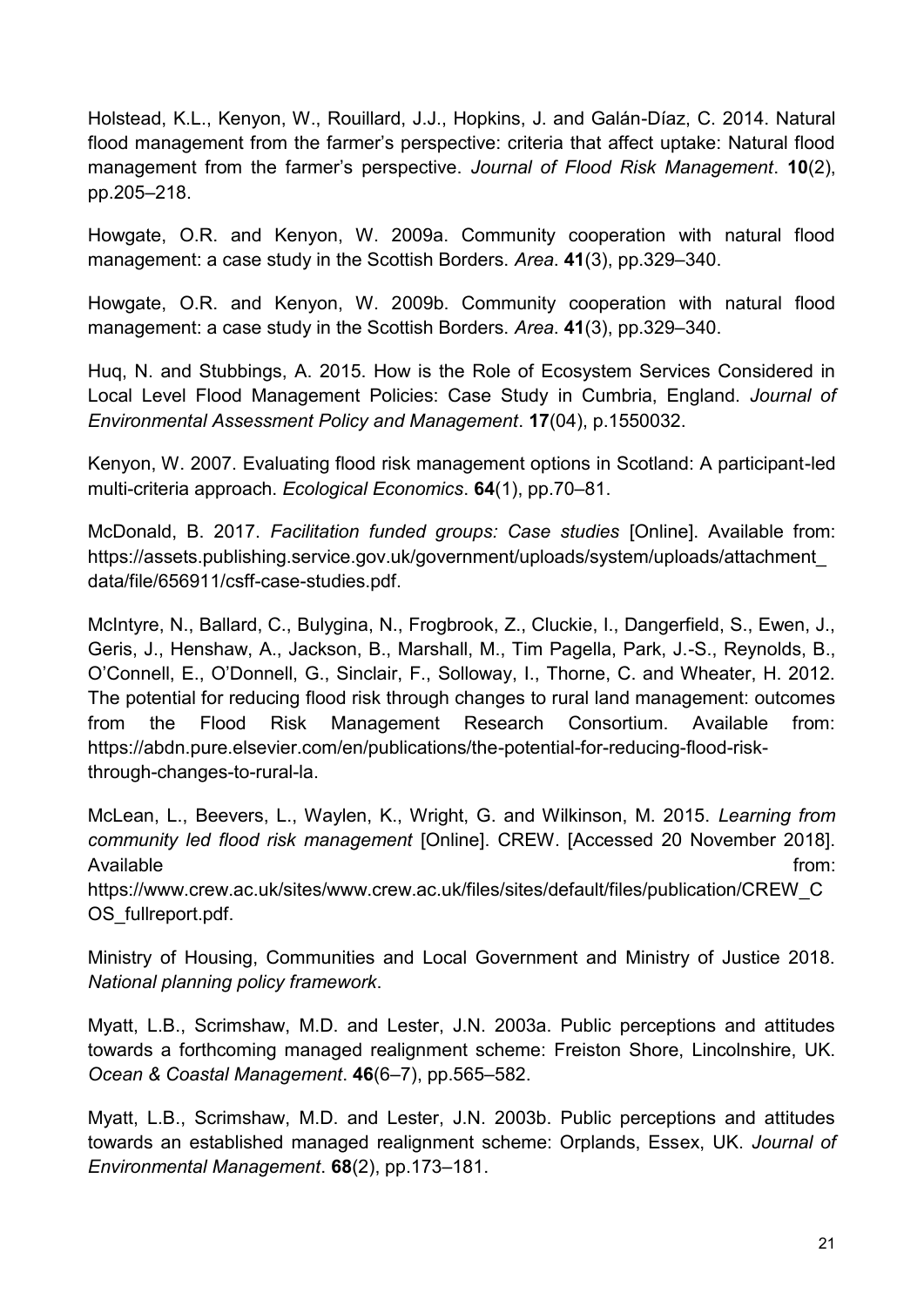National Flood Forum 2018. National Flood Forum. Available from: https://nationalfloodforum.org.uk/.

Natural England 2017. *Guide to Countryside Stewardship: Facilitation fund 2017* [Online]. Available from:

https://assets.publishing.service.gov.uk/government/uploads/system/uploads/attachment\_ data/file/641188/cs-guide-to-facilitation-fund.pdf.

Nicholson, A.R., Wilkinson, M.E., O'Donnell, G.M. and Quinn, P.F. 2012. Runoff attenuation features: a sustainable flood mitigation strategy in the Belford catchment, UK: Runoff attenuation features. *Area*. **44**(4), pp.463–469.

RFRG 2008. *MAKING SPACE FOR PEOPLE: INVOLVING LOCAL KNOWLEDGE IN FLOOD RISK RESEARCH AND MANAGEMENT IN RYEDALE, YORKSHIRE* [Online]. Pickering: Ryedale Flood Research Group. Available from: http://knowledgecontroversies.ouce.ox.ac.uk/news/Making\_Space\_for\_People.pdf.

Rouillard, J.J., Reeves, A.D., Heal, K.V. and Ball, T. 2014. The role of public participation in encouraging changes in rural land use to reduce flood risk. *Land Use Policy*. **38**, pp.637– 645.

SEPA 2015. *Natural Flood Management Handbook* [Online]. Stirling: Scottish Environment Protection Agency. [Accessed 15 May 2017]. Available from: https://www.sepa.org.uk/media/163560/sepa-natural-flood-management-handbook1.pdf.

Spray, C.J., Arthur, S., Bergmann, A., Bell, J., Beevers, L. and Blanc, J. 2015. Land management for increased flood resilience. *CREW*. **CRW2012/6**.

Starkey, E., Barnes, M., Quinn, P. and Large, A. 2016. Insightful monitoring of natural flood risk management features using a low-cost and participatory approach. *Geophysical Research Abstracts*. **EGU2016**-**6497**, p.1.

Starkey, E. and Parkin, G. 2015. *A Review of Current Knowledge: Community Involvement in UK Catchment Management* [Online]. Marlow, Buckinghamshire: Foundation for Water Research. Available from: http://www.fwr.org/Catchment/frr0021.pdf.

Starkey, E., Parkin, G., Birkinshaw, S., Large, A., Quinn, P. and Gibson, C. 2017. Demonstrating the value of community-based ('citizen science') observations for catchment modelling and characterisation. *Journal of Hydrology*. **548**, pp.801–817.

Thaler, T. and Levin-Keitel, M. 2016. Multi-level stakeholder engagement in flood risk management—A question of roles and power: Lessons from England. *Environmental Science & Policy*. **55**, pp.292–301.

Thaler, T., Priest, S. and Fuchs, S. 2016. Evolving inter-regional co-operation in flood risk management: distances and types of partnership approaches in Austria. *Regional Environmental Change*. **16**(3), pp.841–853.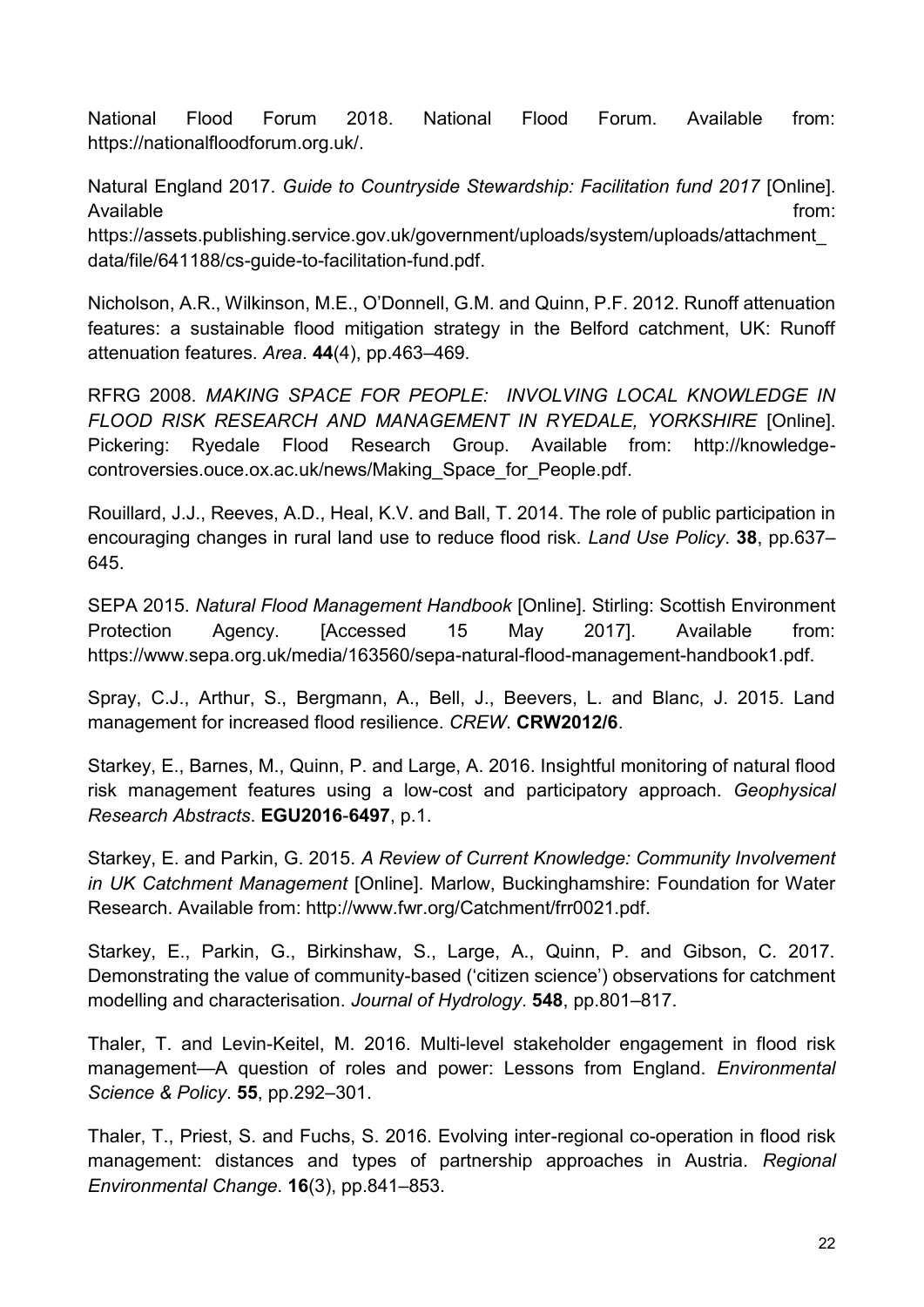Torre, A. and Rallet, A. 2005. Proximity and Localization. *Regional Studies*. **39**(1), pp.47– 59.

Tseng, C.-P. and Penning-Rowsell, E.C. 2012. Micro-political and related barriers to stakeholder engagement in flood risk management: Barriers to stakeholder engagement in flood risk management. *The Geographical Journal*. **178**(3), pp.253–269.

Waylen, K.A., Holstead, K.L., Colley, K. and Hopkins, J. 2017a. Challenges to enabling and implementing Natural Flood Management in Scotland. *Journal of Flood Risk Management*.

Waylen, K.A., Holstead, K.L., Colley, K. and Hopkins, J. 2017b. Challenges to enabling and implementing Natural Flood Management in Scotland: Challenges to enabling and implementing NFM. *Journal of Flood Risk Management*. **11**, pp.S1078–S1089.

Wentworth, J. 2011. *Natural Flood Management* [Online]. Available from: https://researchbriefings.parliament.uk/ResearchBriefing/Summary/POST-PN-396.

Wheeler, N., Francis, A. and George, A. 2016. *Smarter flood risk management in England: Investing in resilient catchments.* [Online]. London: Green Alliance. [Accessed 9 May 2017]. Available from: https://nls.ldls.org.uk/welcome.html?ark:/81055/vdc\_100042616734.0x000001.

Yorkshire Dales National Park Authority, Yorkshire Dales Rivers Trust, North Yorkshire County Council, Environment Agency and Natural England n.d. *Natural Food Management Measures- a Practical guide for farmers* [Online]. Available from: http://www.yorkshiredales.org.uk/ data/assets/pdf file/0003/1010991/11301 flood mana gement\_guide\_WEBx.pdf.